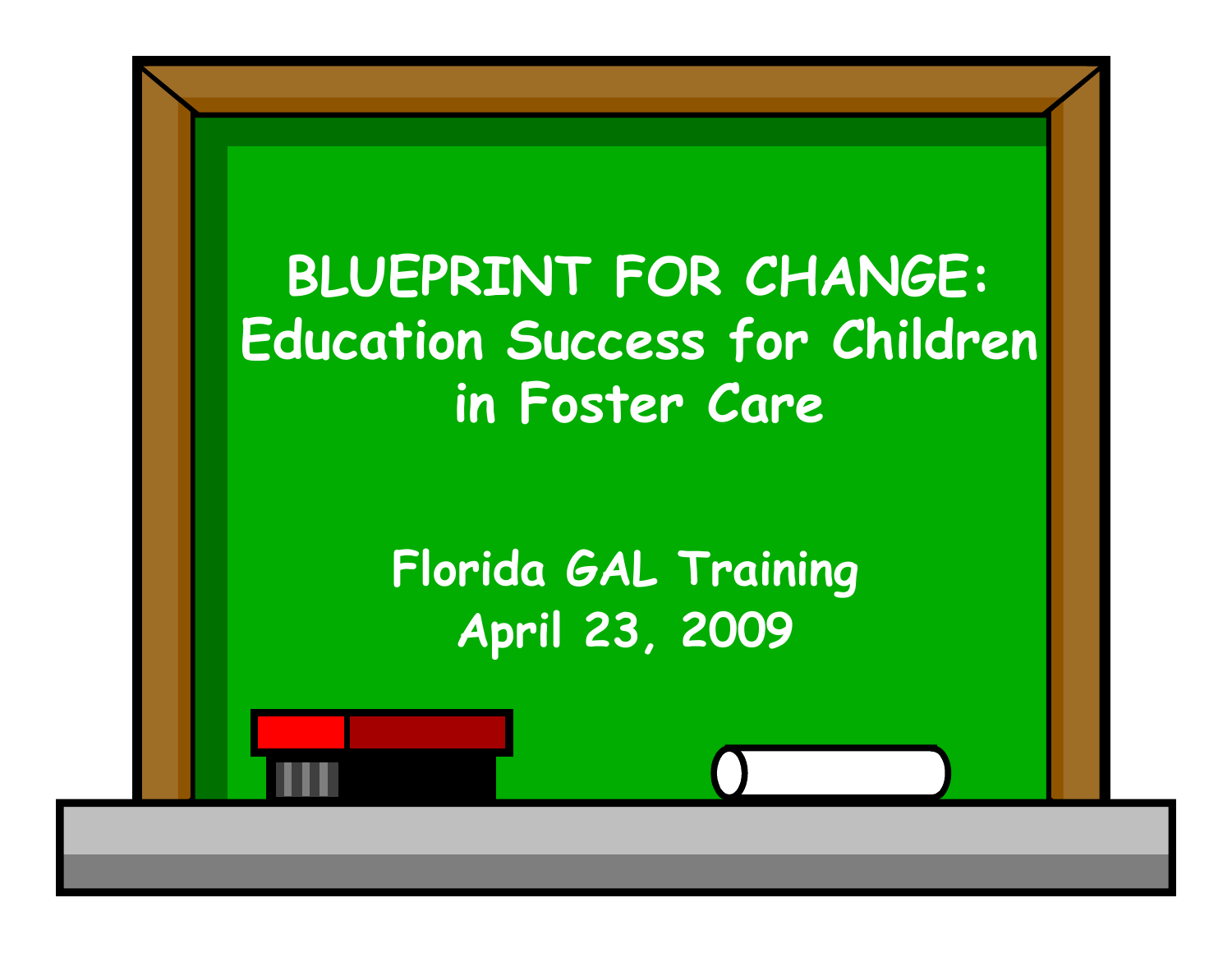

- □ Collaboration between ABA and Casey Family Programs, in conjunction with the Juvenile Law Center and Education Law Center
- **□** A national technical assistance resource and information clearinghouse on legal and policy matters affecting the education of children and youth in out-of-home care
- $\Box$ Website: www.abanet.org/child/education
	- **Listserv, Conference Calls, Publications,** Searchable Database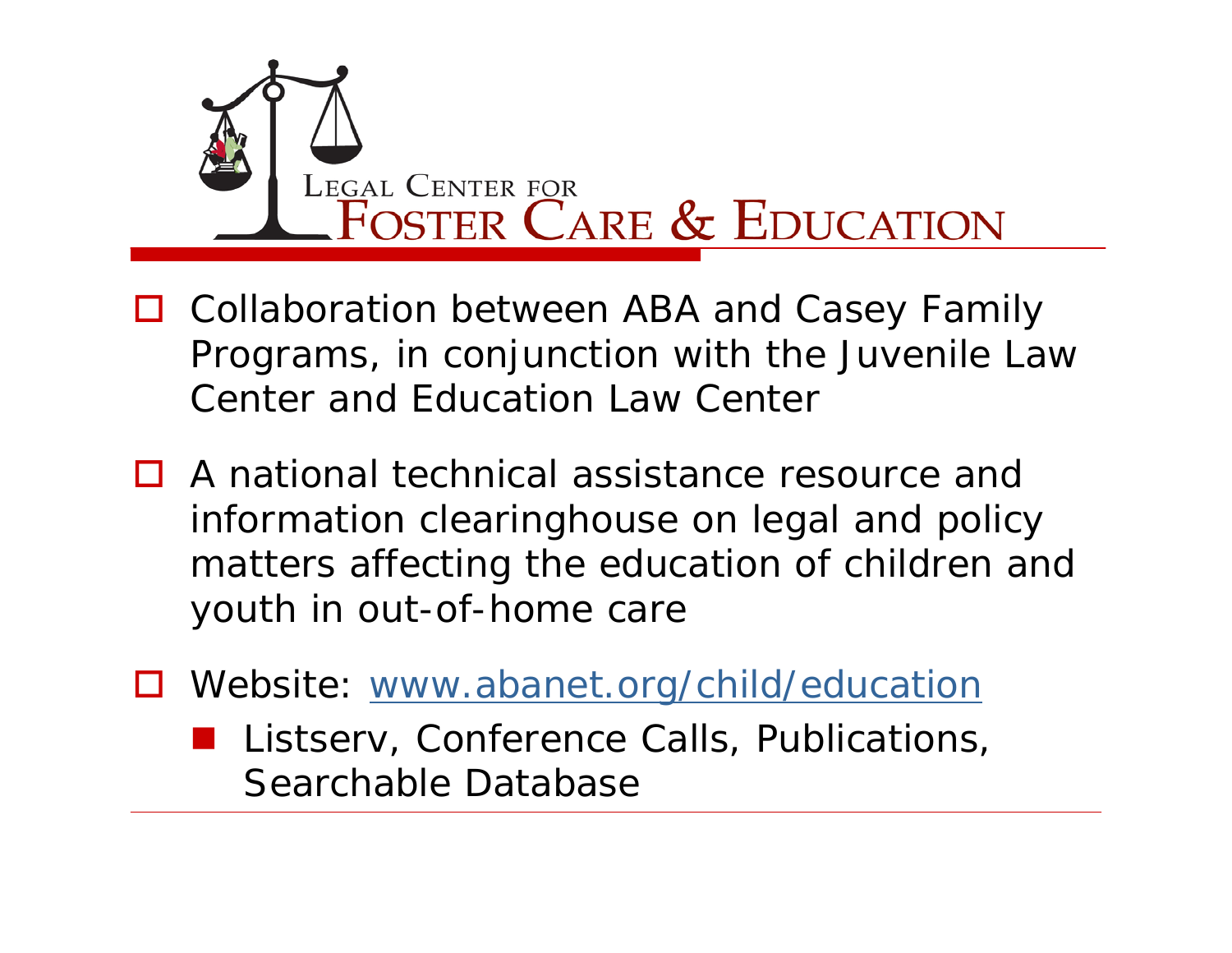#### Examples of the Barriers to Educational Achievement for Children in Care

- Lack of placement stability
- Delayed enrollment
- Children with special education needs do not access/receive services
- Over-representation in alternative education
- Confusion about legal rights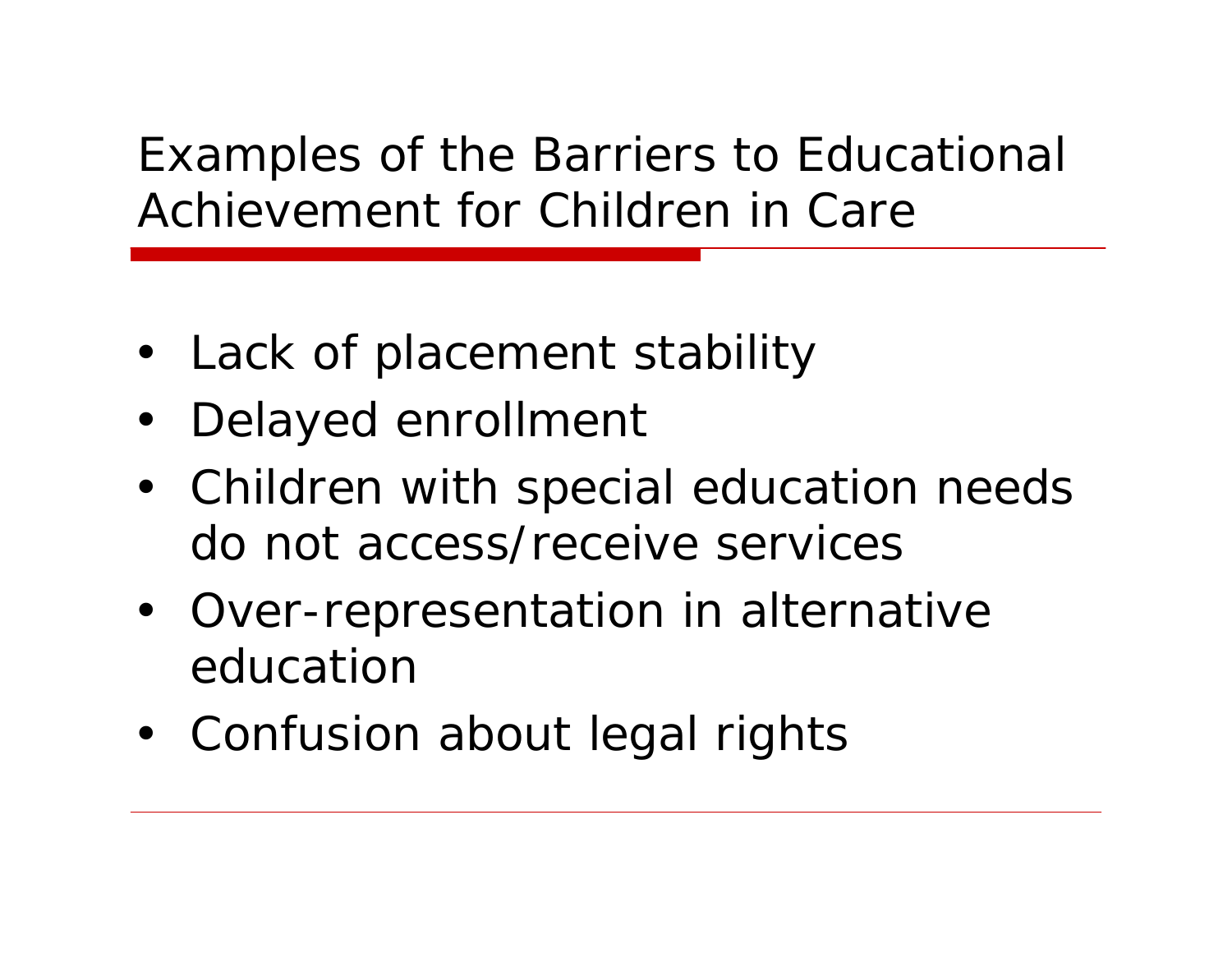### Blueprint for Change: Education Success for Children in Foster Care





- H. 8 **Goals** for Youth
- $\Box$  **Benchmarks** for each goal indicating progress toward achieving education success
- $\Box$  National, State, and Local **Examples**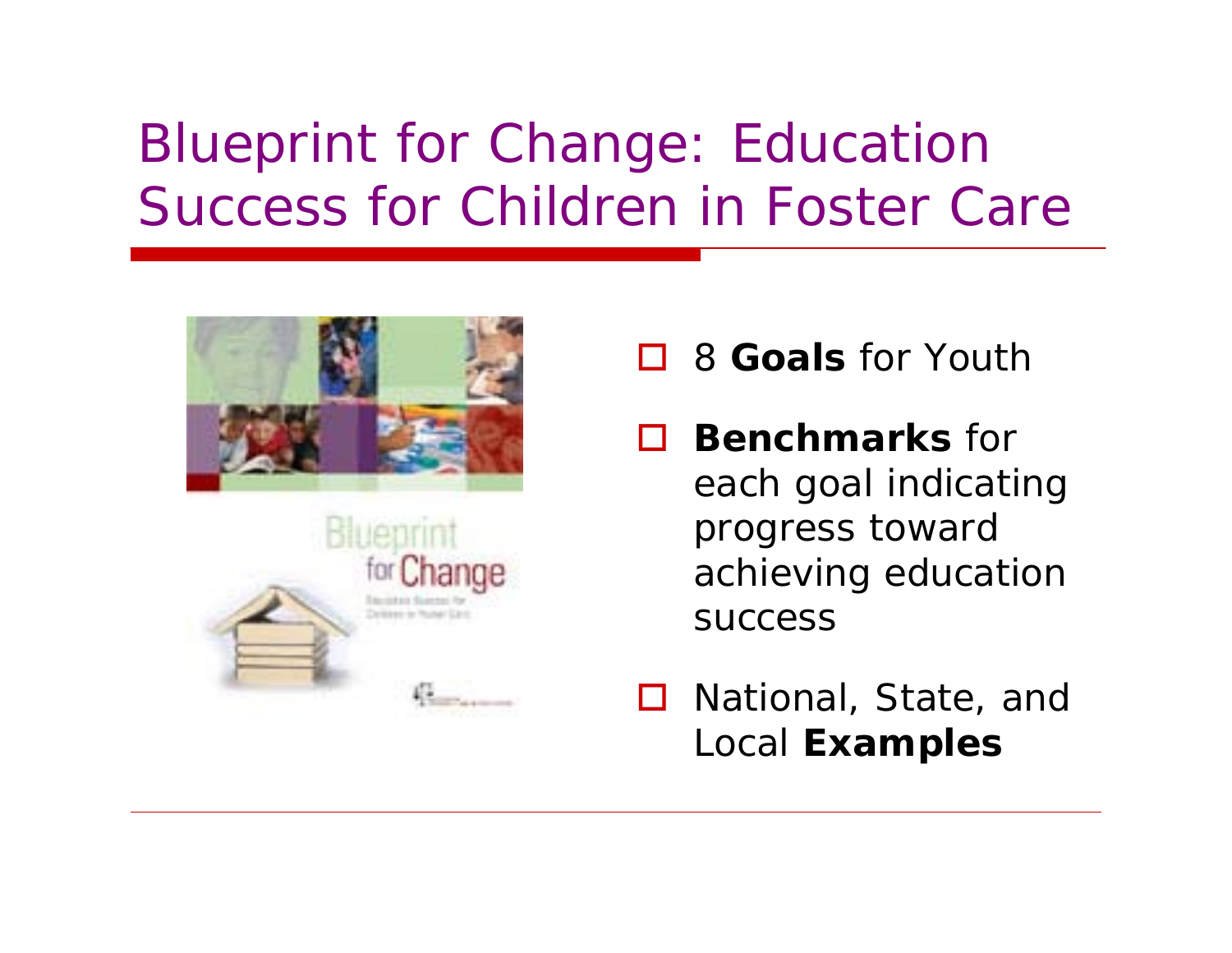**Stakeholders**: Those who affect the lives of children in foster care and must be involved in any reform

- •Foster parents
- •Children, youth & alumni
- •Birth parents
- •Caregivers and other relatives

- •Caseworkers
- •Child Welfare Agencies
- •Special advocates
- •Tribal partners
- •Court Appointed Special Advocates (CASA volunteers)
- •Children's attorneys
- •Guardians *Ad Litem* (GAL)
- •Parent attorneys
- •Child welfare agency attorneys
- •Judges & Magistrates
- •Teachers & school staff
- •School systems & attorneys
- •Policymakers
- •Community partners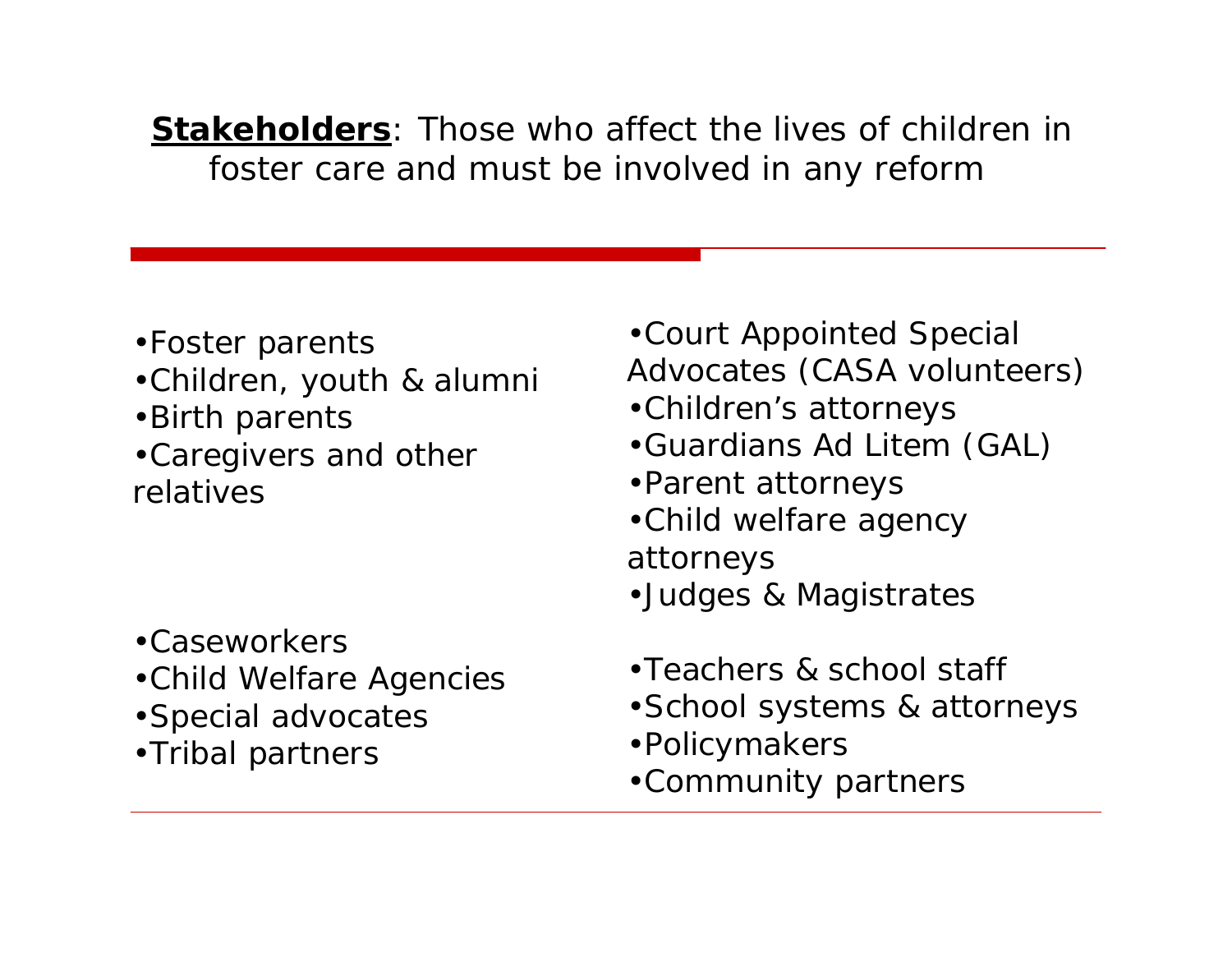### Goals for Youth

- **Goal 1: Remain in the Same School**
- **Goal 2: Seamless Transitions Between Schools**
- **Goal 3: Young Children Are Ready to Learn**
- **Goal 4: Equal Access to the School Experience**
- **Goal 5: School Dropout, Truancy, and Disciplinary Actions Addressed**
- **Goal 6: Involving and Empowering Youth**
- **Goal 7: Supportive Adults as Advocates and Decisionmakers**
- **Goal 8: Obtaining Postsecondary Education**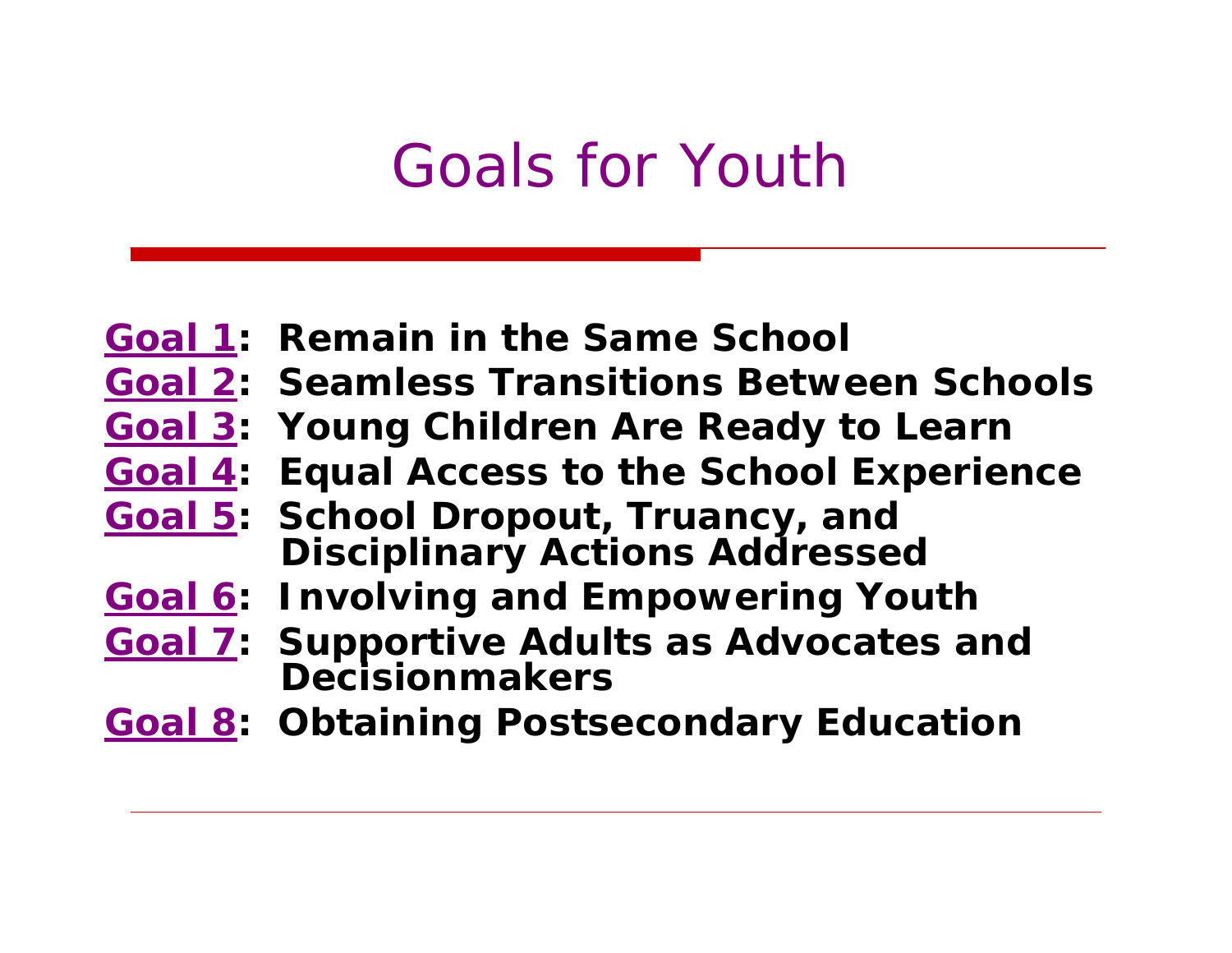### General Information

- □ Goals written from a youth's perspective
- □ Youth with disabilities are addressed in each Goal and are highlighted in RED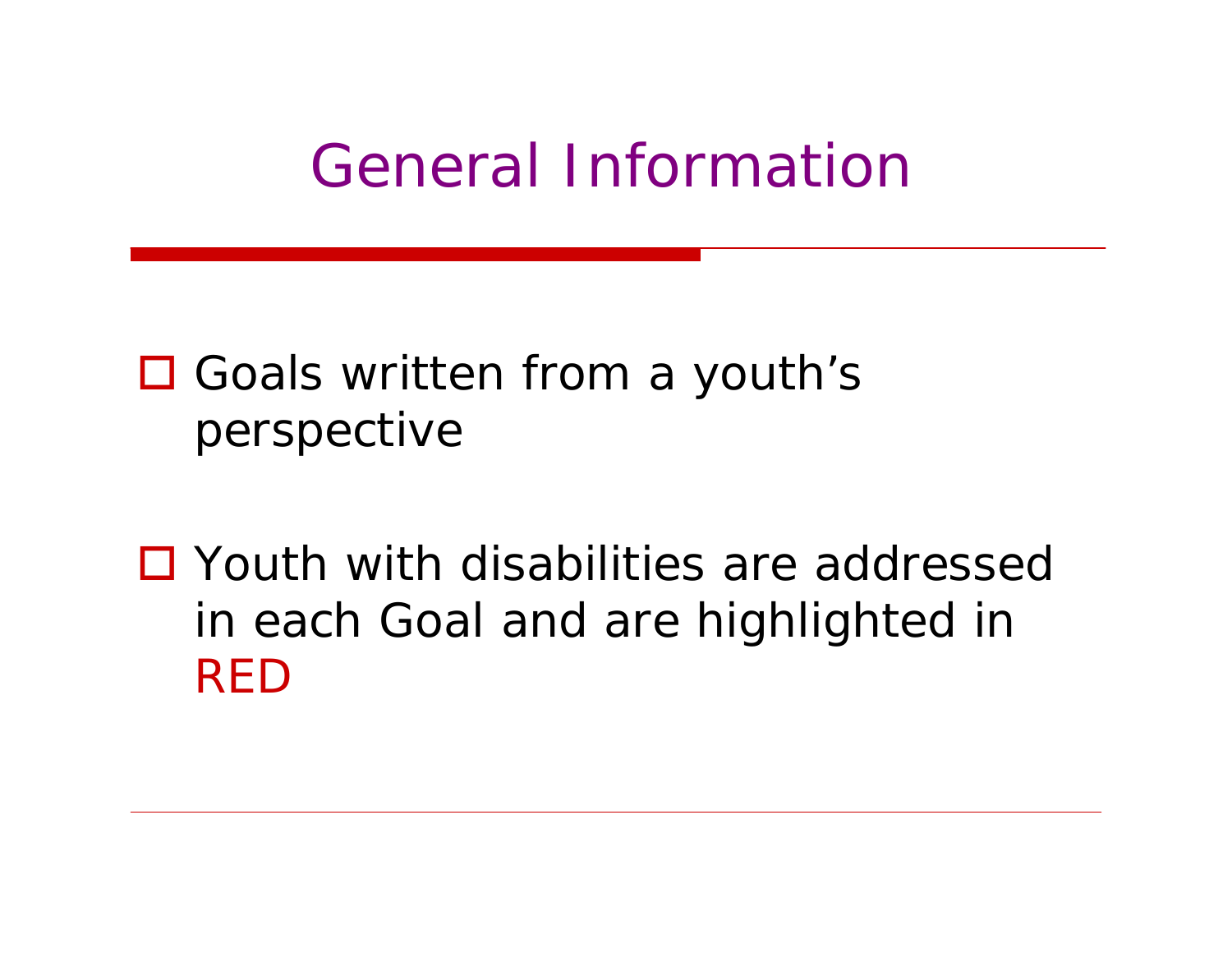#### **GOAL 1: YOUTH ARE ENTITLED TO REMAIN IN THEIR SAME SCHOOL WHEN FEASIBLE**

- **On average, a child in care may changes schools two to three times per year.**
	- **Academic difficulties are more likely to go unnoticed; records misplaced, credits lost and academic placements may be inappropriate.**
- **With each move, a child falls three to six months academically behind their classmates.**
- **Almost half of foster youth nationally do not complete high school.**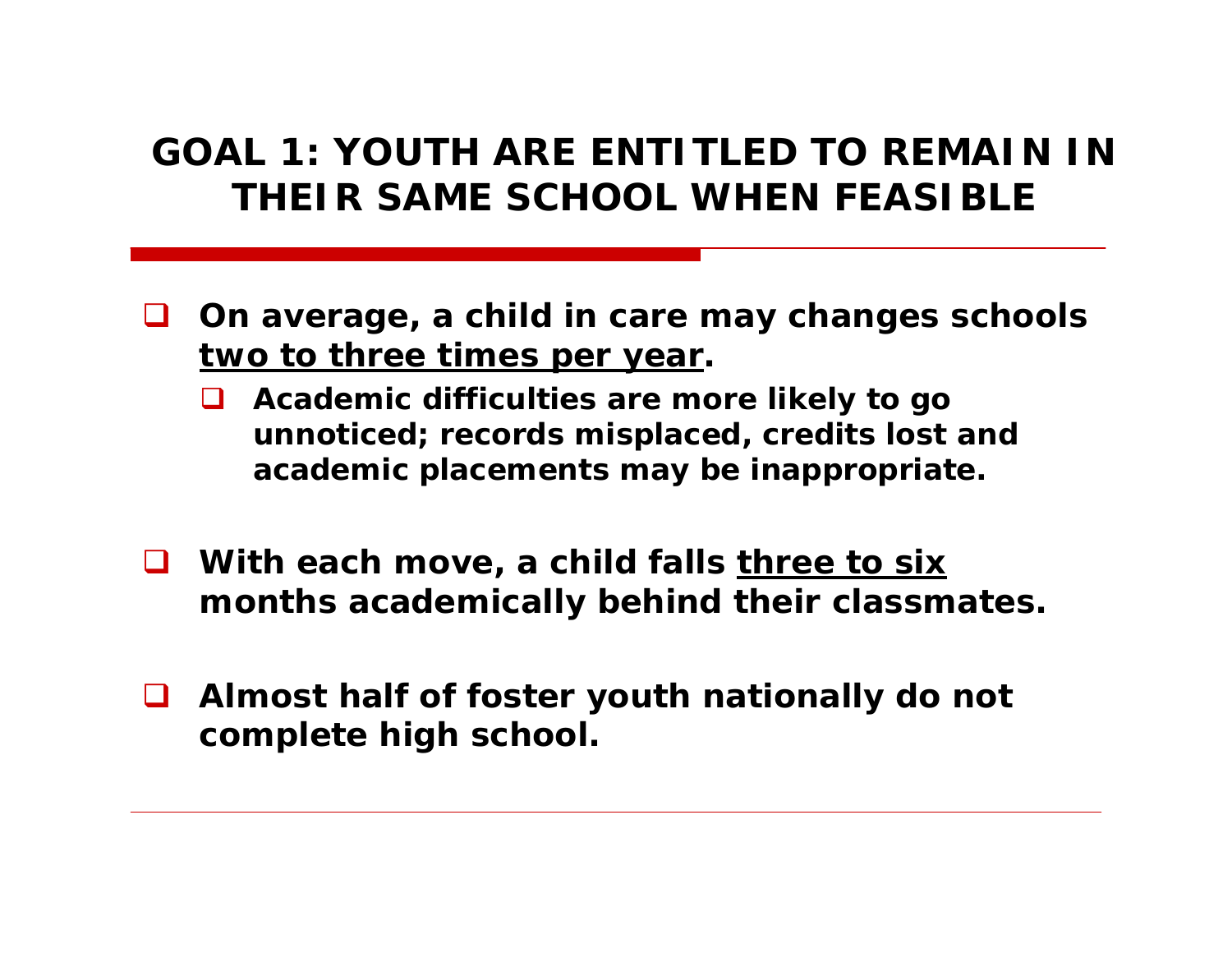#### **BENCHMARKS THAT SHOW PROGRESS TOWARD GOAL 1**

- **School stability and continuity considered in foster care placement decisions**
- **Youth have a right to stay in their school of origin when in their best interest to do so, and implementation of that right includes transportation**
- **Youth have necessary supports and information to make school of origin decisions; those working with youth are trained on legal entitlements and dispute procedures**
- **Youth with disabilities have a stable appropriate educational setting, receive necessary services, including transportation.**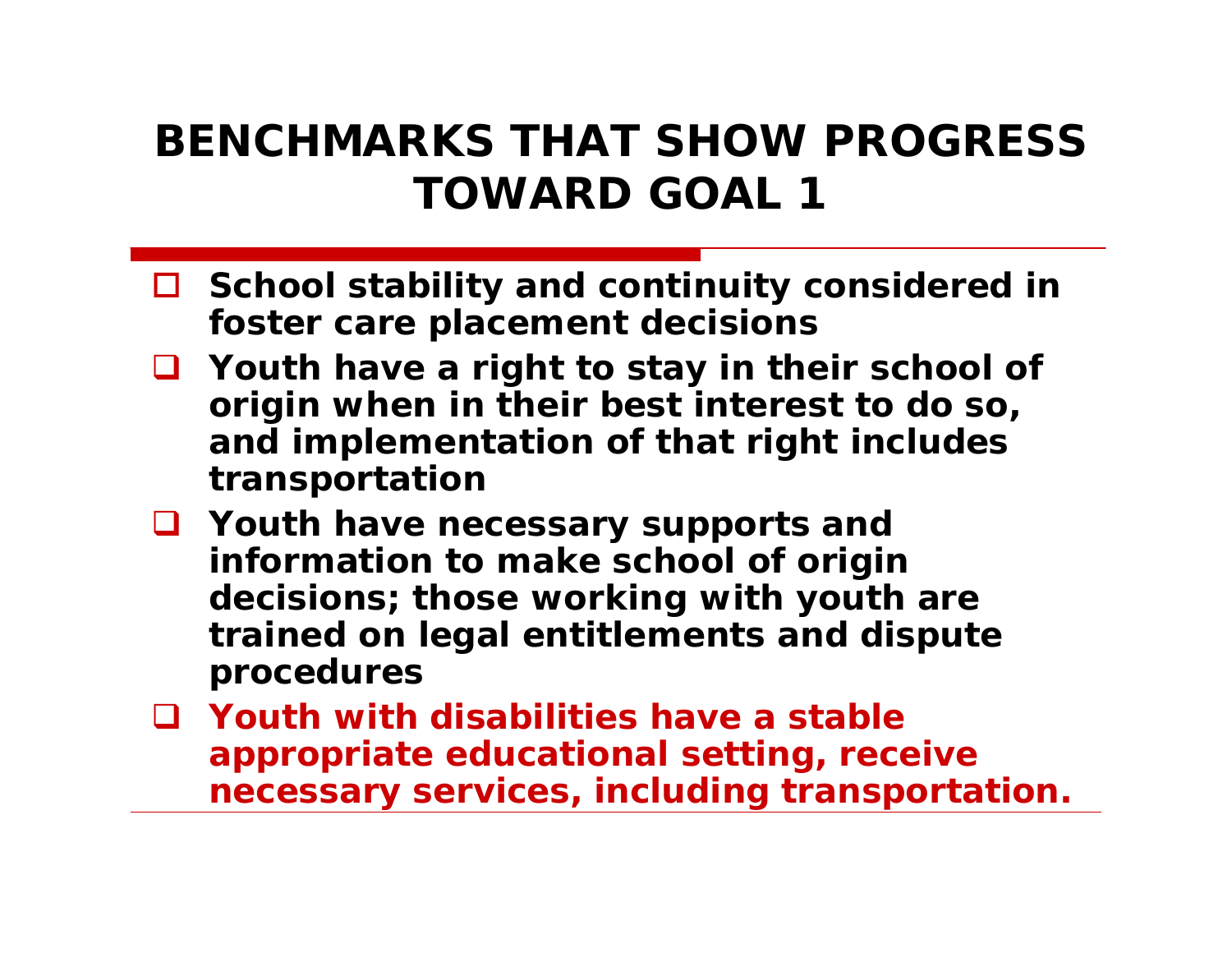#### **GOAL 2: YOUTH ARE GUARANTEED SEAMLESS TRANSITIONS BETWEEN SCHOOLS AND SCHOOL DISTRICTS WHEN SCHOOL MOVES OCCUR**

- □ Children in care fall behind due to enrollment delays
	- Failure of prior schools to locate records and to transfer all credits.
	- Missing enrollment documents or requirements (i.e. Immunization records, birth certificates, uniform)
	- **Unclear who is responsible for enrolling the child** and who has the authority to do so.
- $\Box$  Youth in foster care do not have advocates/liaisons within child welfare or education agencies to help them make a smooth transition by addressing enrollment, placement and access to school activities.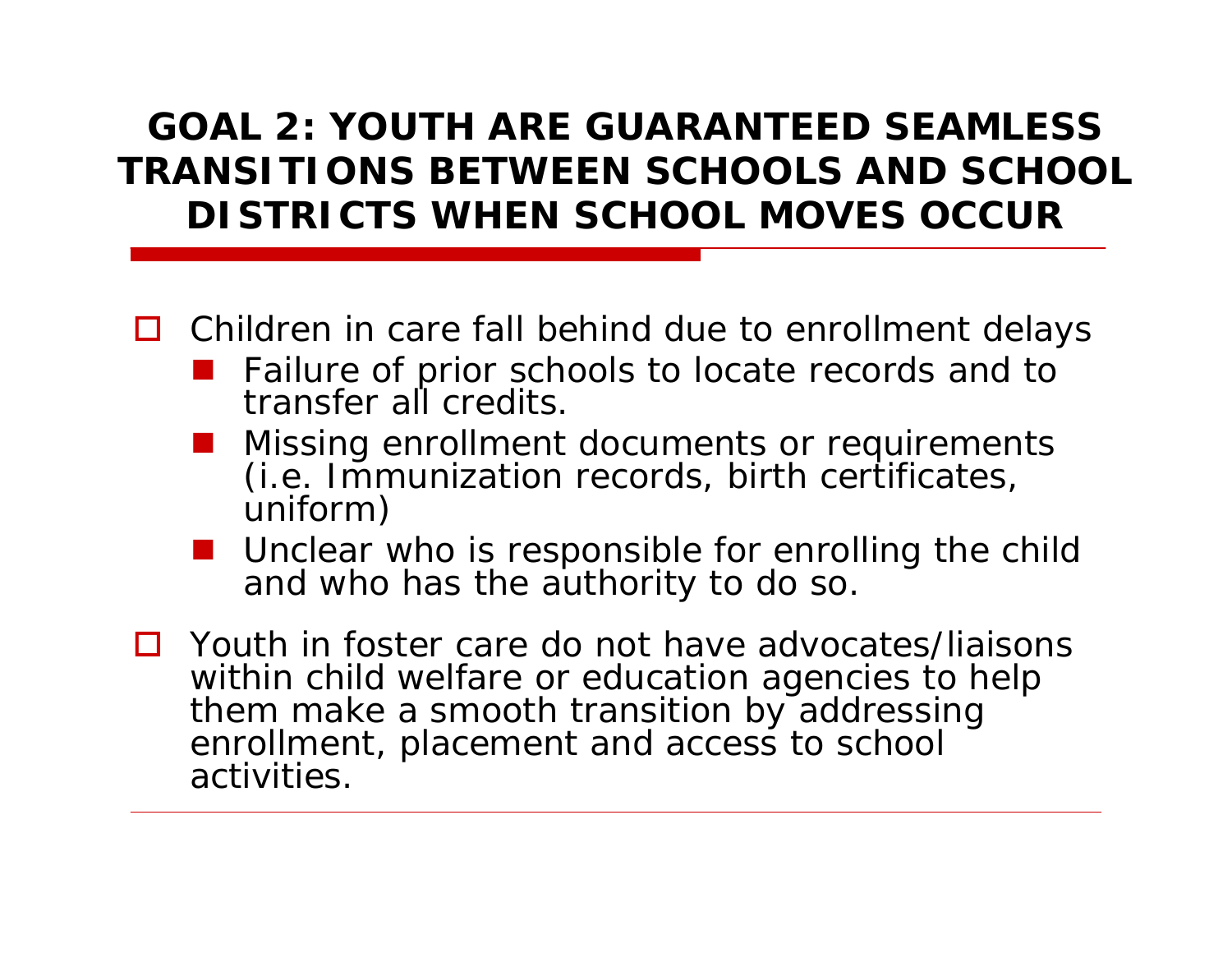#### **BENCHMARKS THAT SHOW PROGRESS TOWARD GOAL 2**

- $\Box$  **Immediate, or expedited, enrollment, without typical document or record requirements that cause delays**
- **Clarity on who can enroll a student**
- $\Box$  **Timely and accurate record transfers, including protections for confidentiality**
- $\Box$  **Timely credit transfers, partial credit calculations and considerations for graduation requirements**
- ப **Ability to promptly participate in academic and extracurricular programs.**
- ப **Timely delivery of services for children with disabilities**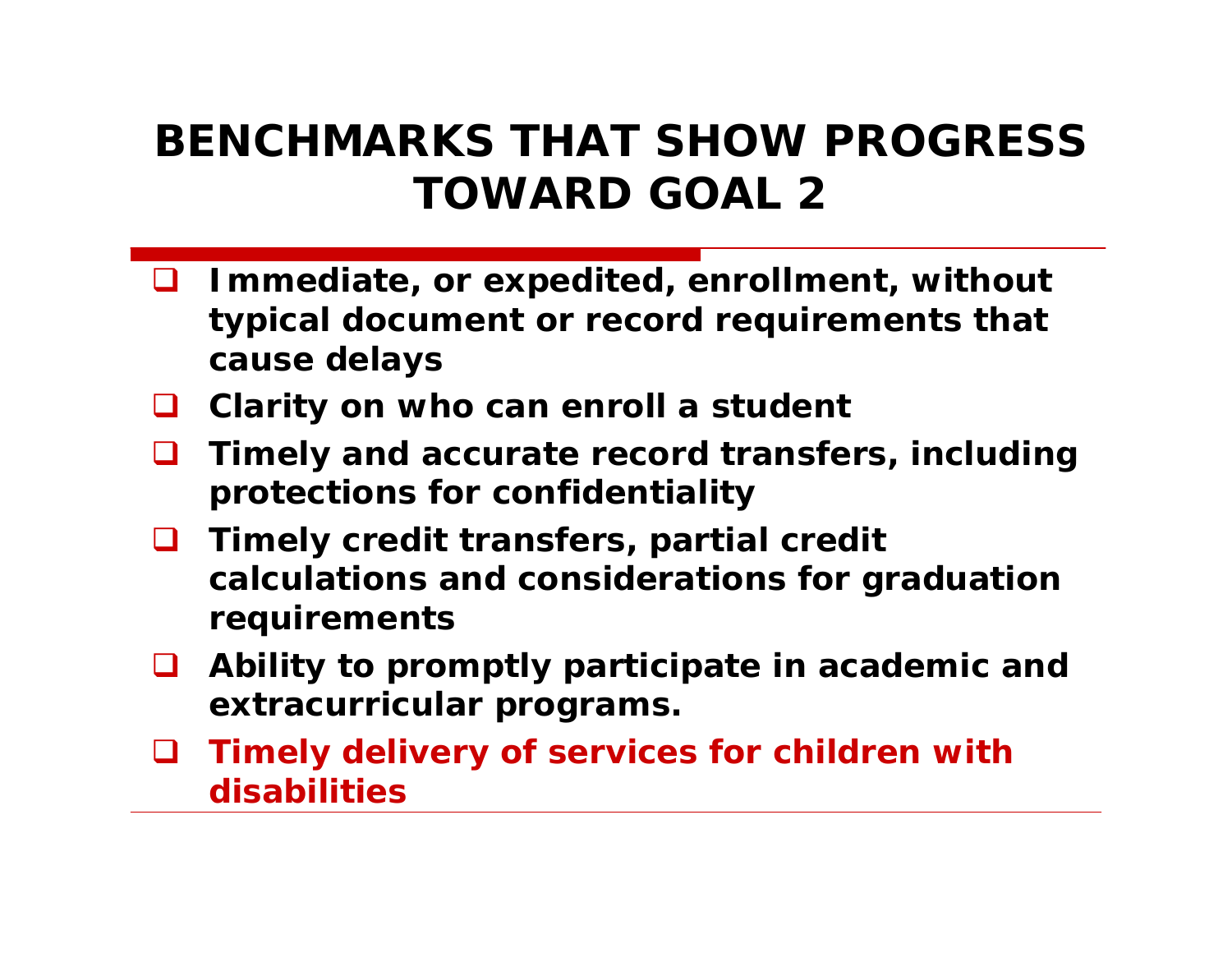## **Legal Tools for Goals 1 & 2**



#### **EDUCATION LAW**

- **McKinney-Vento Act**
- **Family Education Rights and Privacy Act (FERPA)**
- **CHILD WELFARE LAW**
	- **Fostering Connections to Success and Increasing Adoptions Act of 2008**
		- □ Case Plan Requirements (Title IV-E of the Social Security Act)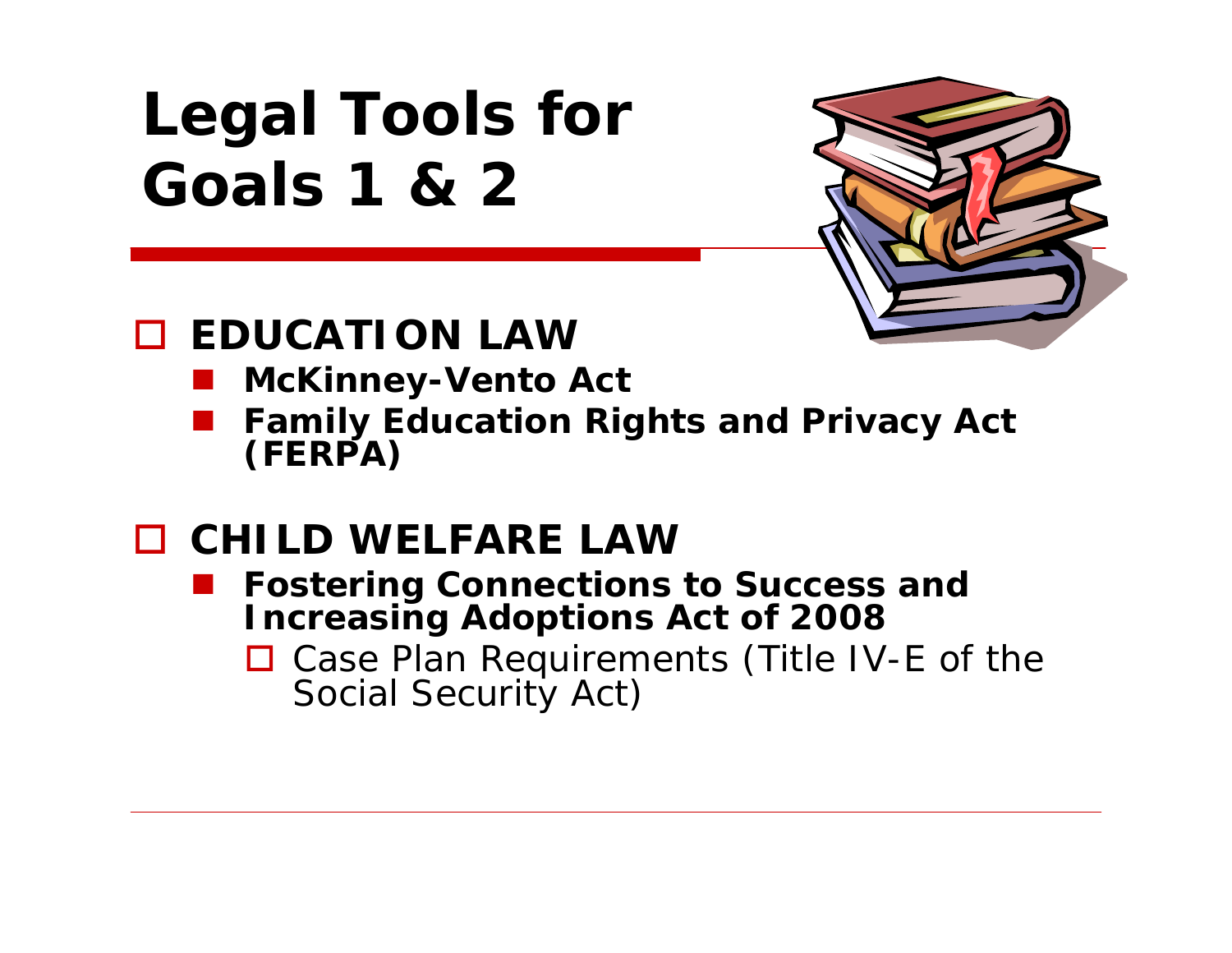## **Legal Tools for Goals 1 & 2**

- **McKinney Vento Homeless Assistance Act** 42 U.S.C. §11431 et. seq.
- Purpose: ensure that children and youth in homeless situations receive a free, appropriate public education, and remove obstacles that delay enrollment or prevent access.
- $\Box$  Student remains in home school when feasible.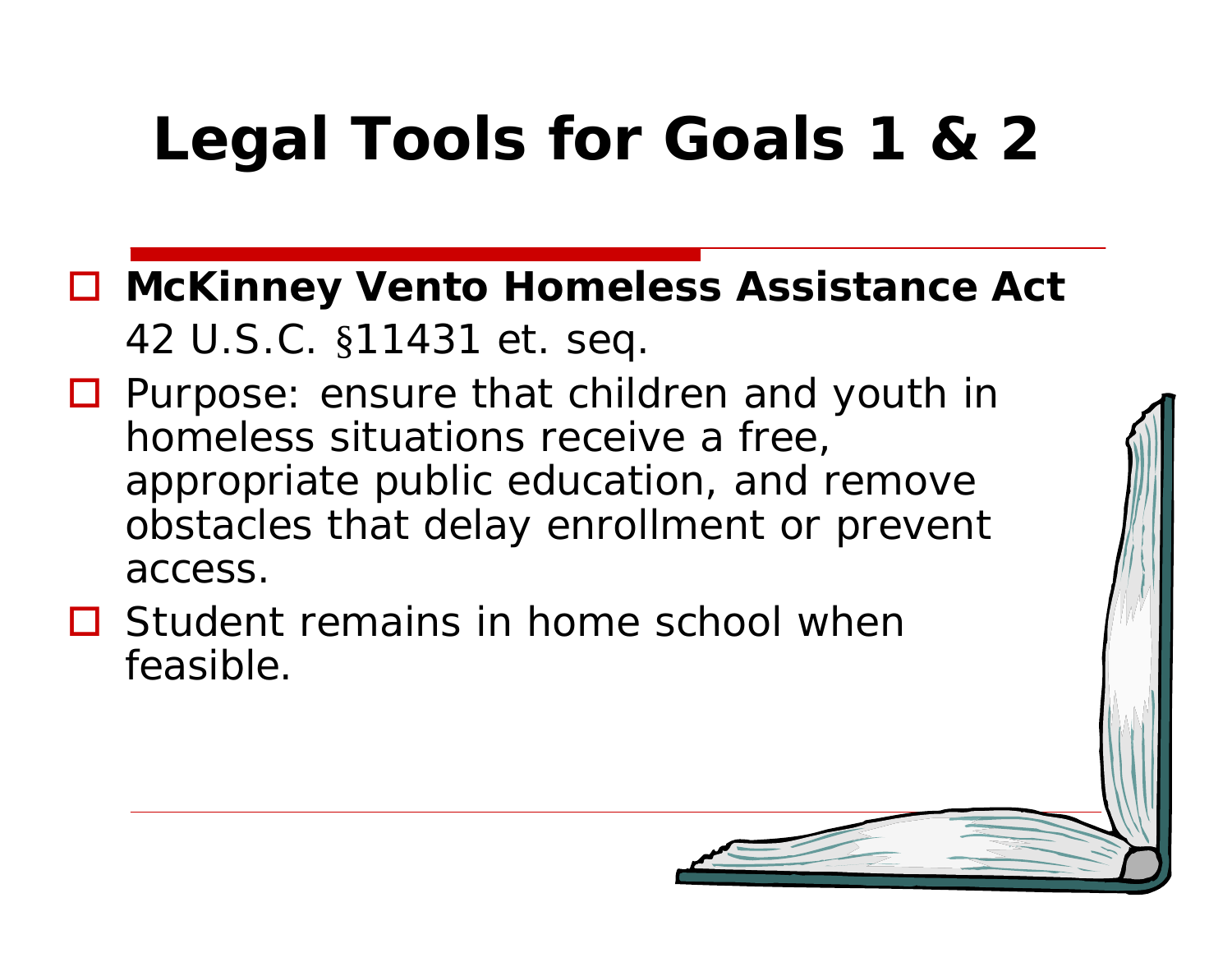## McKinney-Vento Act, cont.

#### □ School of Origin defined

- an<br>Ma the school the child or youth attended when permanently housed or the school last enrolled.
- $\Box$  Once eligible applies for remainder of school year or for the period of homelessness.
- Ш Transportation must be provided to remain in school

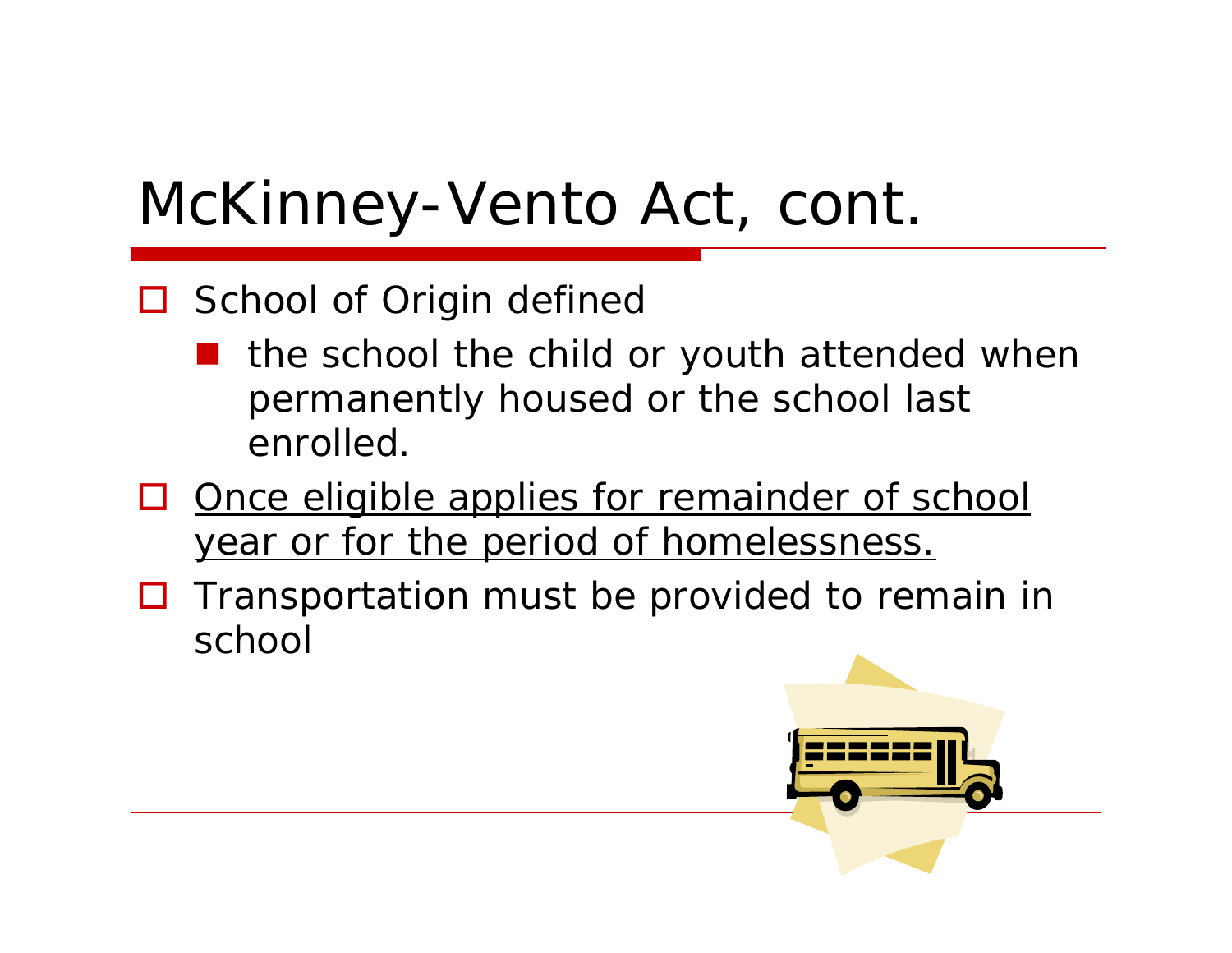### McKinney-Vento, cont.

- **□** Guarantees immediate enrollment in a new school if school moves are necessary. Enrollment cannot be delayed, even if typical documentation is not available.
	- Eliminates typical obstacles:
		- $\Box$  residency and record requirements
		- $\square$  guardianship requirements
		- $\square$  Immunizations
- McKinney-Vento liaisons and state coordinators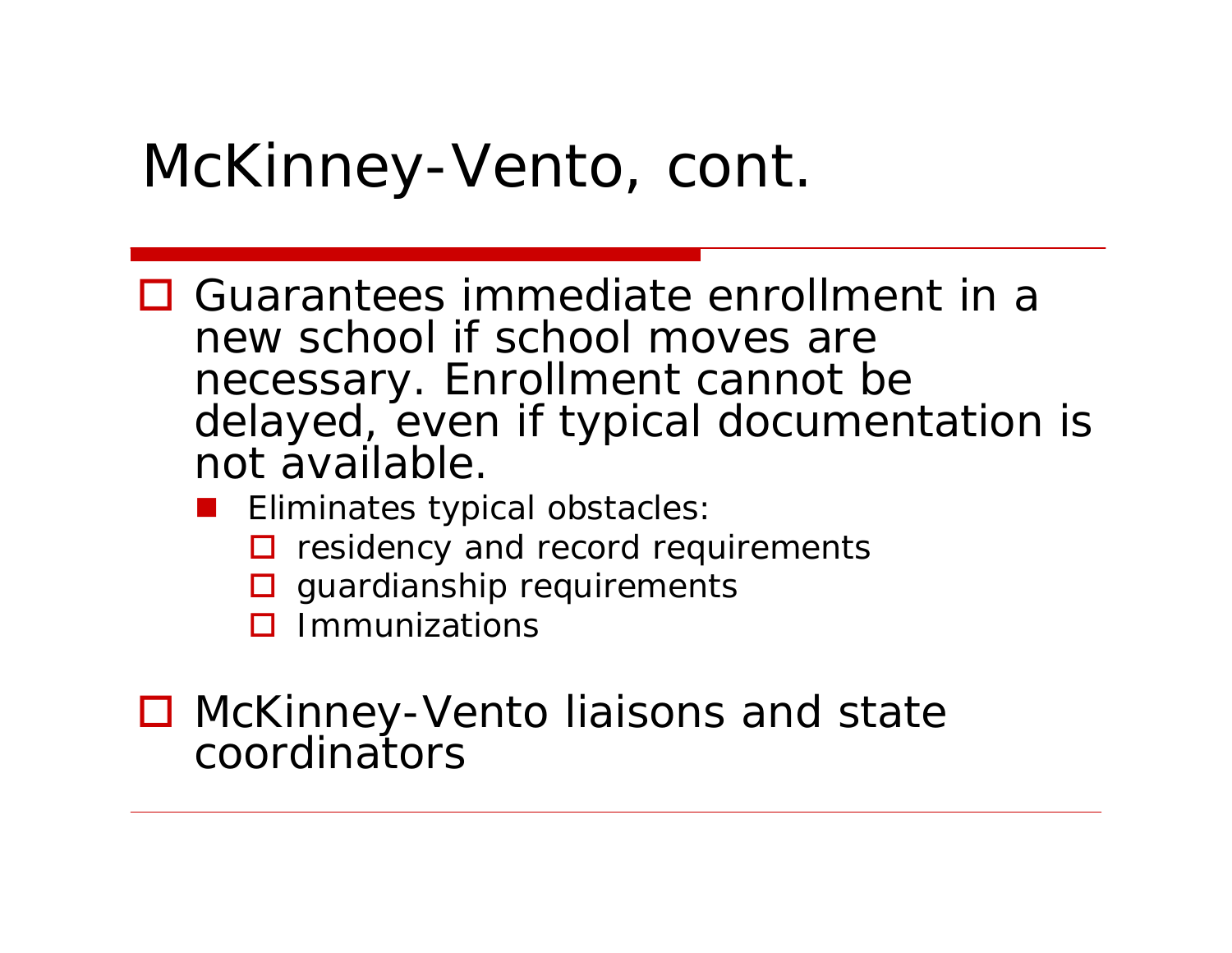## McKinney-Vento and Foster Care

- "Homeless children and youth" includes:
	- children living in emergency or transitional shelters
	- **n** children abandoned in hospitals
	- children "awaiting foster care placement"



- No federal definition of "children awaiting foster care placement"
	- up to states to determine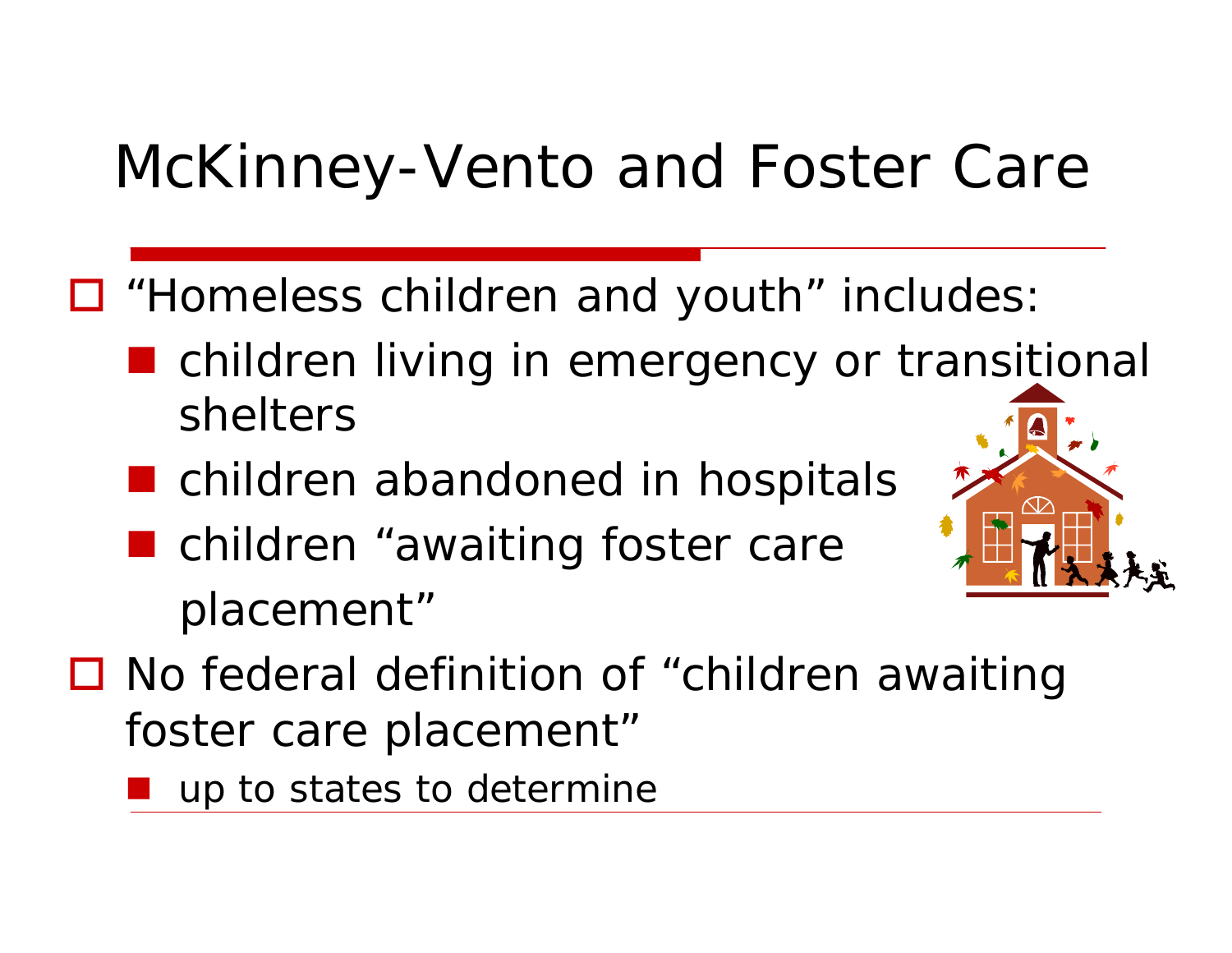### **McKinney-Vento Act**

- Several states already provide broad definitions of AFCP:
	- $\Box$  Delaware law defines "awaiting foster care placement" to include all children in foster care.
	- Massachusetts and Connecticut have MOUs which extend the protection to some children in care.
	- $\Box$  Pennsylvania DOE policy advisory extends protection to some children in care.
	- **O** For a list of all states, please see **www.abanet.org/child/education/publications**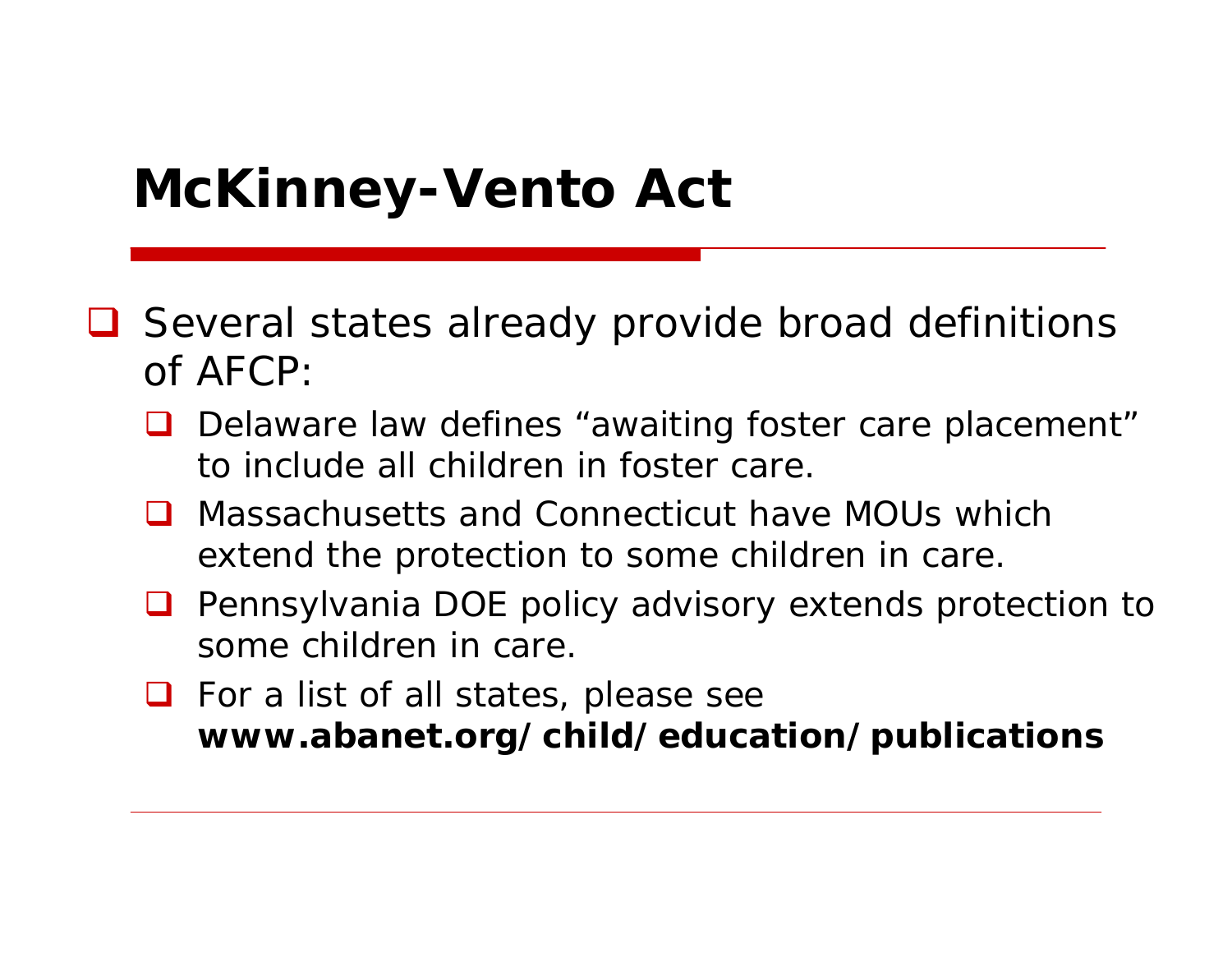**Legal Tools for Goals 1 & 2**



□ Fostering Connections to Success Act (HR 6893)

**New child welfare law, enacted in** October 2008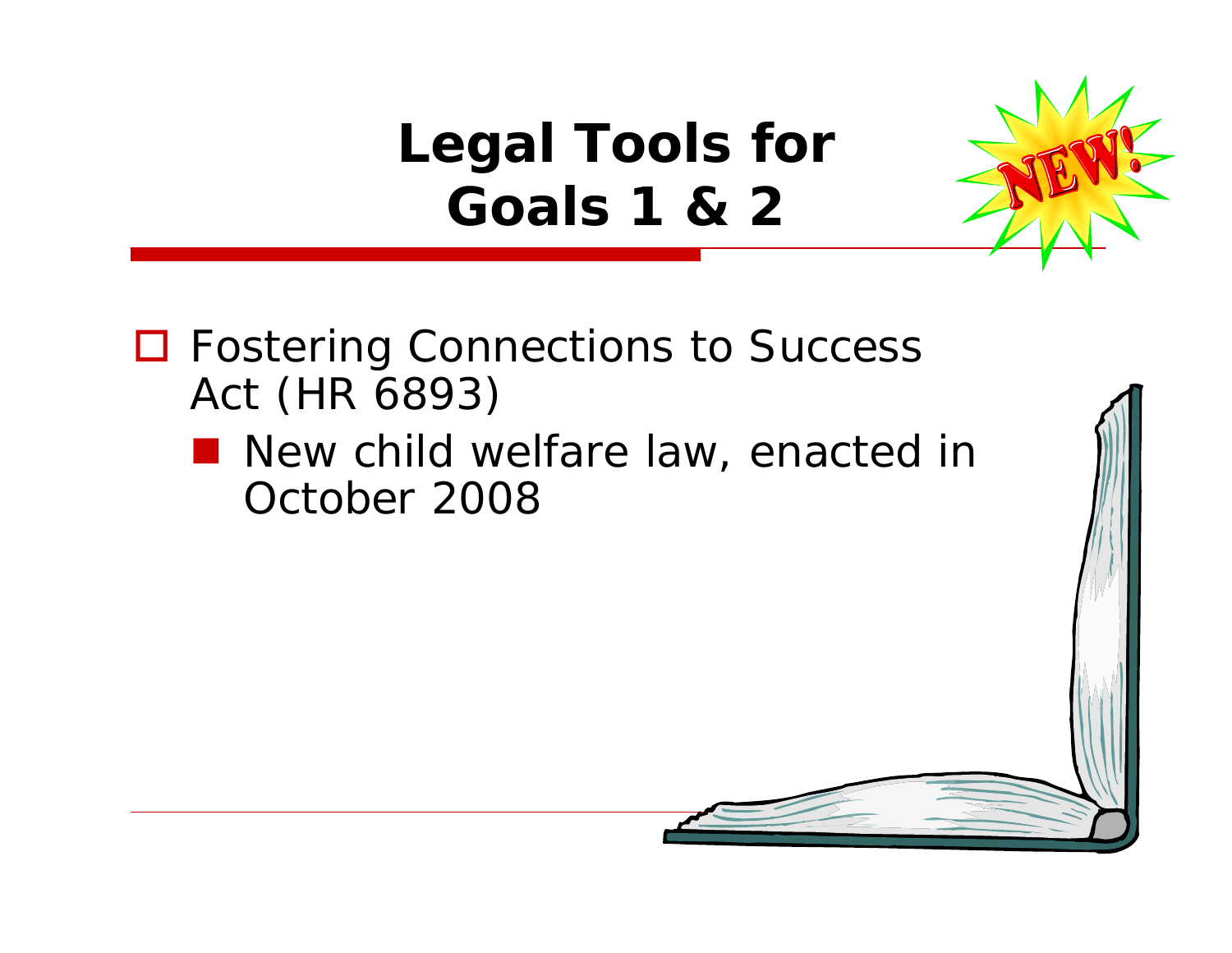## **Fostering Connections Act (HR 6893)**



- Has many requirements related to school enrollment and stability.
- Does not provide all the same protections as McKinney-Vento, but includes some key provisions.
- **First federal law to provide strong** mandates for child welfare system to focus on education.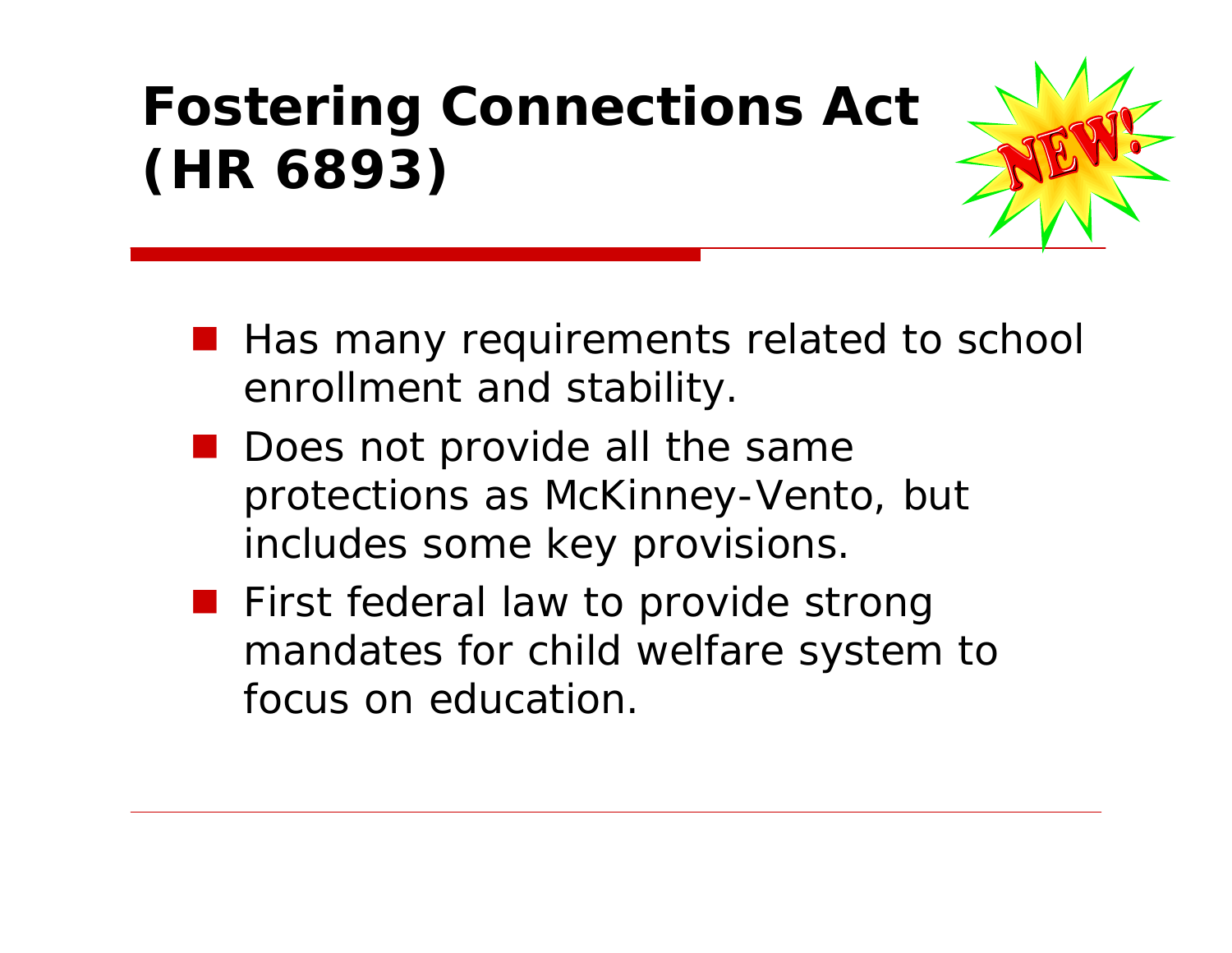## **Fostering Connections, cont.**

- $\Box$  Every child's **case plan** must include "assurances that the placement of the child in foster care takes into account the **appropriateness** of the current educational setting and the **proximity** to the school in which the child is enrolled at the time of placement"
- Ш Child welfare agency must coordinate with school to ensure child remains in the home school unless **not**  in the child's best interest.
- Ш Child welfare agency may use federal funds to provide reasonable travel for children to remain in their school of origin.

42 U.S.C. 675(1)(C)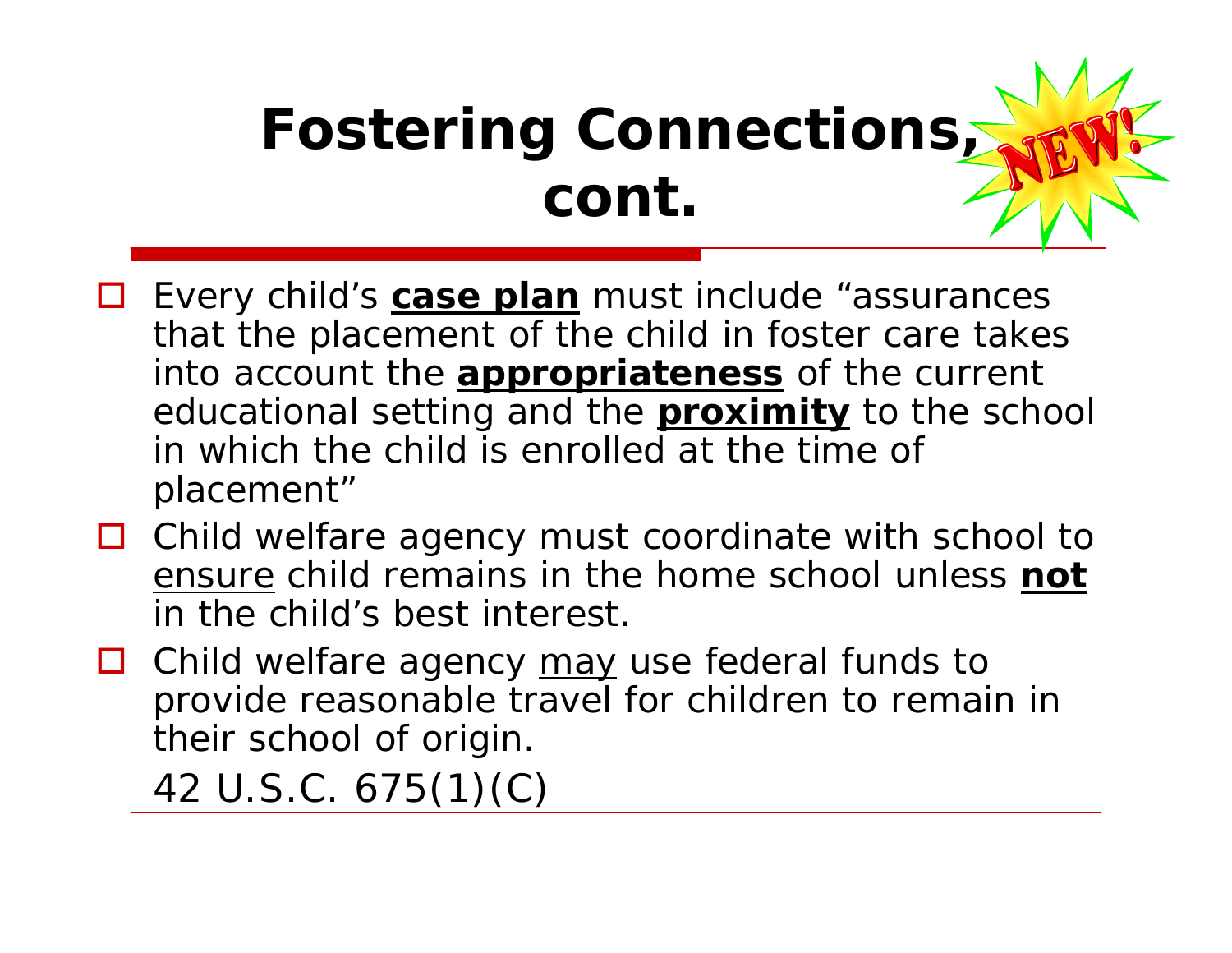### **Fostering Connections, cont.**



- If remaining in same school is **not** in child's best interests, child's case plan must include assurances that the child welfare agency and local education agency will:
	- $\square$  provide immediate and appropriate enrollment in a new school; with
	- $\Box$  all of the educational records of the child provided to the school.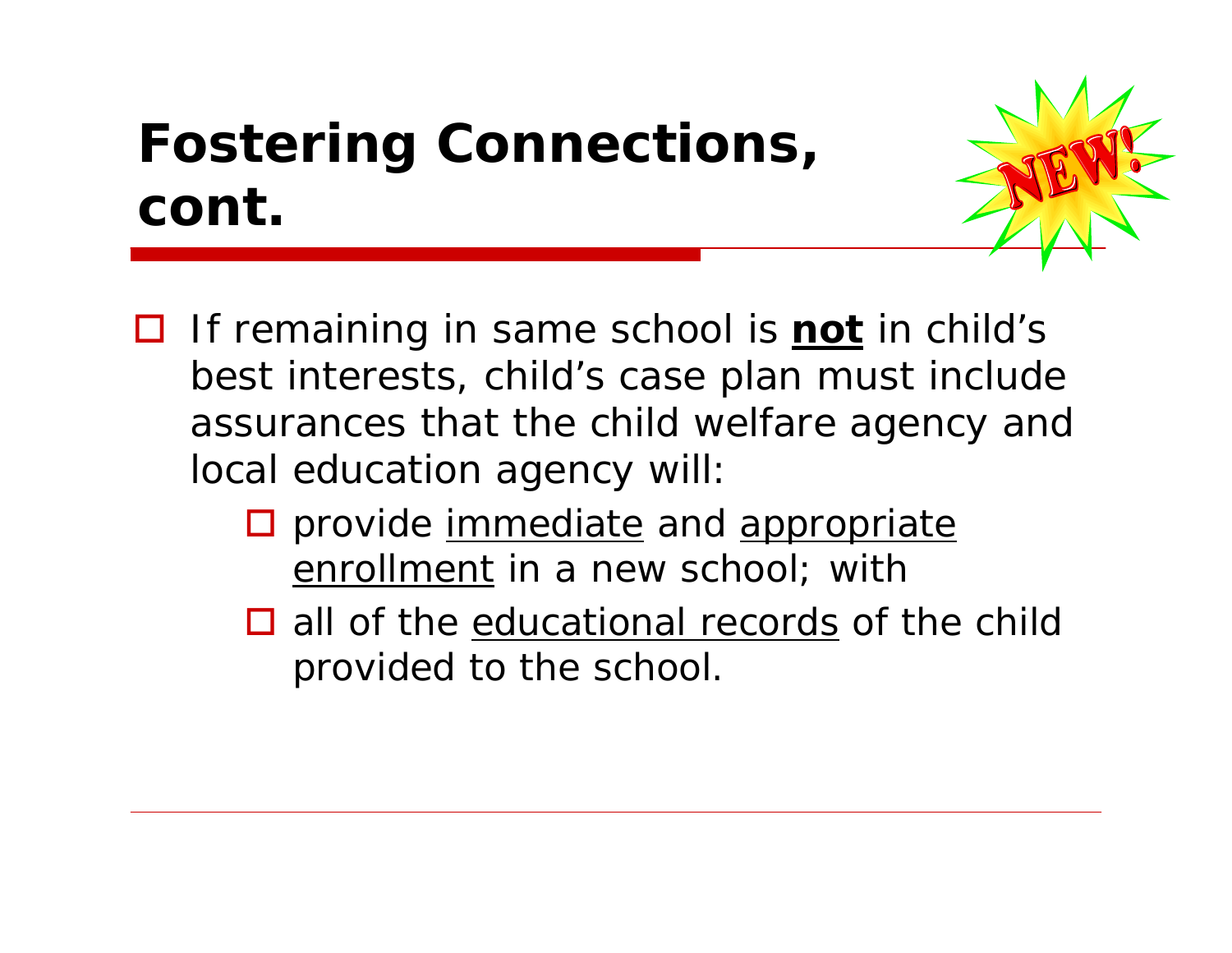## **Legal Tools for Goals 1 & 2**

#### **Title IV-E of the Social Security Act**

- Requires the child welfare agency to maintain as part of the "case plan" the health and education records of the child, including:
	- **□** Names and addresses of health and education providers; child's grade level performance; school record; record of the child's immunizations; known medical problems, and; medications.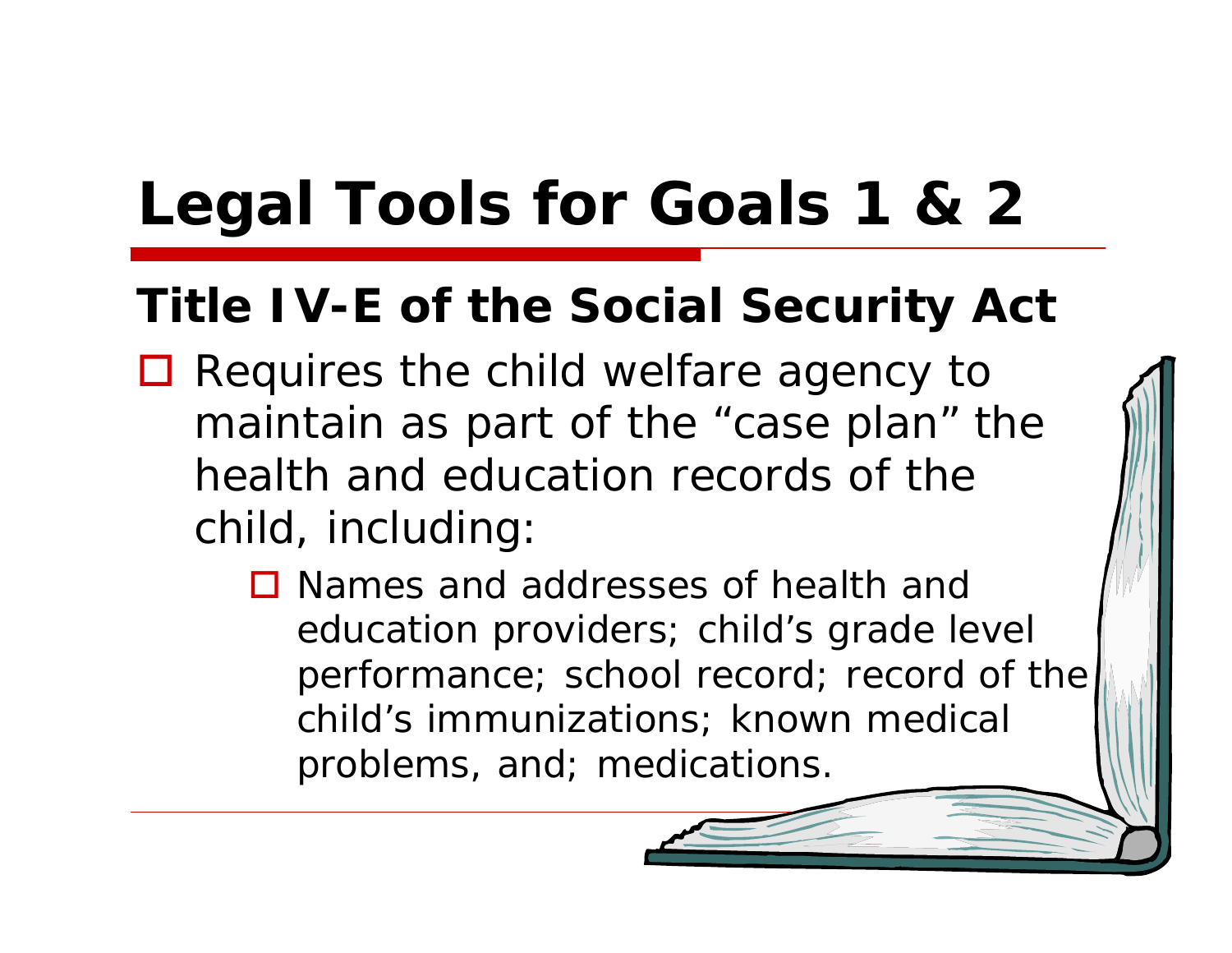## **Legal Tools for Goals 1 & 2**

### **Family Educational Rights and Privacy Act (FERPA)**

#### **20 U.S.C. § 1233g; 34 CFR Part 99**

- $\Box$  **Purpose: to protect privacy interests of parents and students regarding the students' education records**
- **D** Parent's right to access records (within 45 days) and **share with others (and also to keep information private)**
- **Exceptions to parental consent**
- П **Doesn't specifically address foster care situations**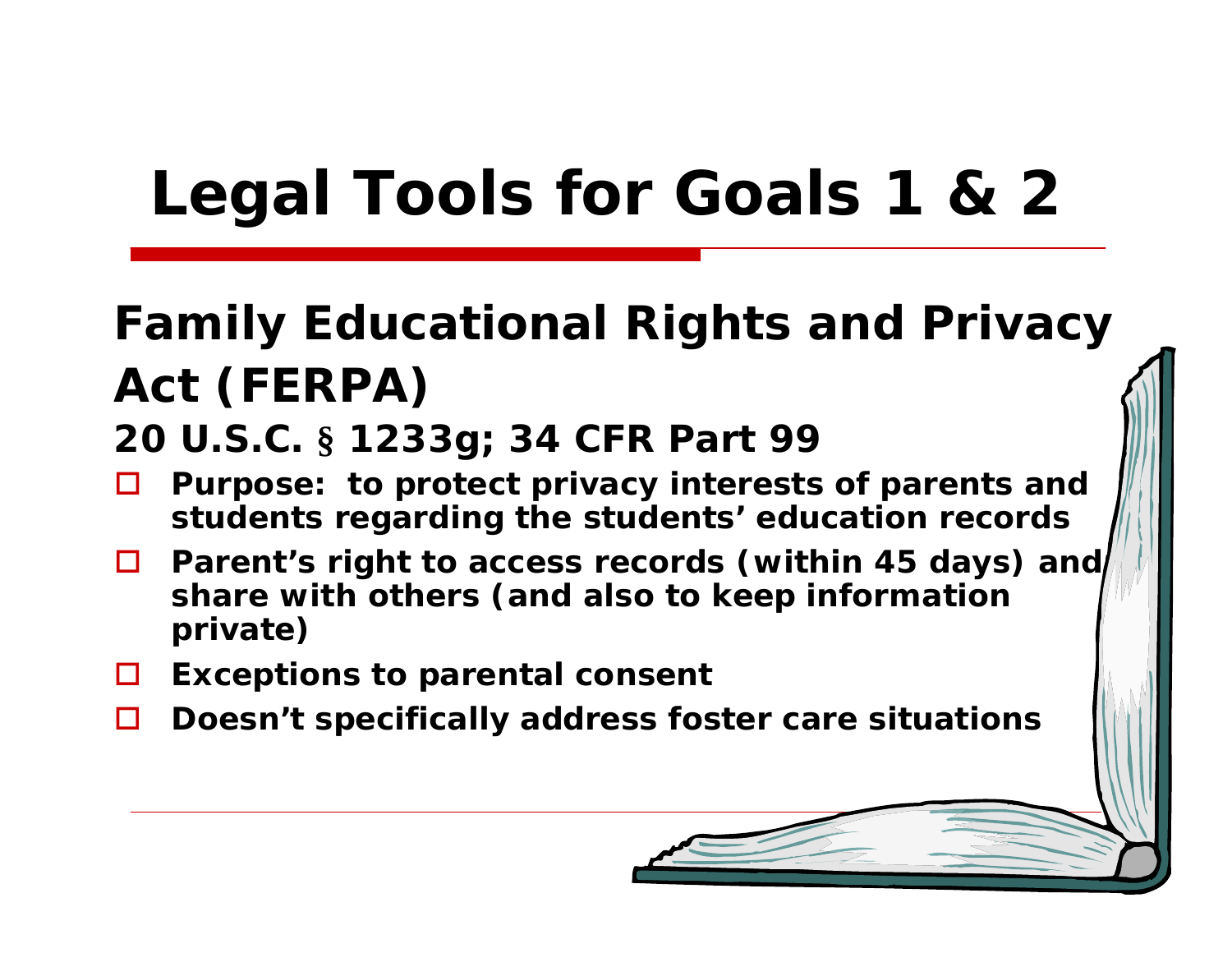## **FERPA, cont.**

- **Allows for schools to share records with new school without need for parental consent to release records**
- **Who else can access records (which can help expedite enrollment)?**
	- Anyone the parent has consented to have access
	- Anyone who meets the FERPA definition of parent
		- $\Box$  parent or guardian or person acting in the place of a parent in the absence of the parent.
	- Anyone determined through a court order to be permitted access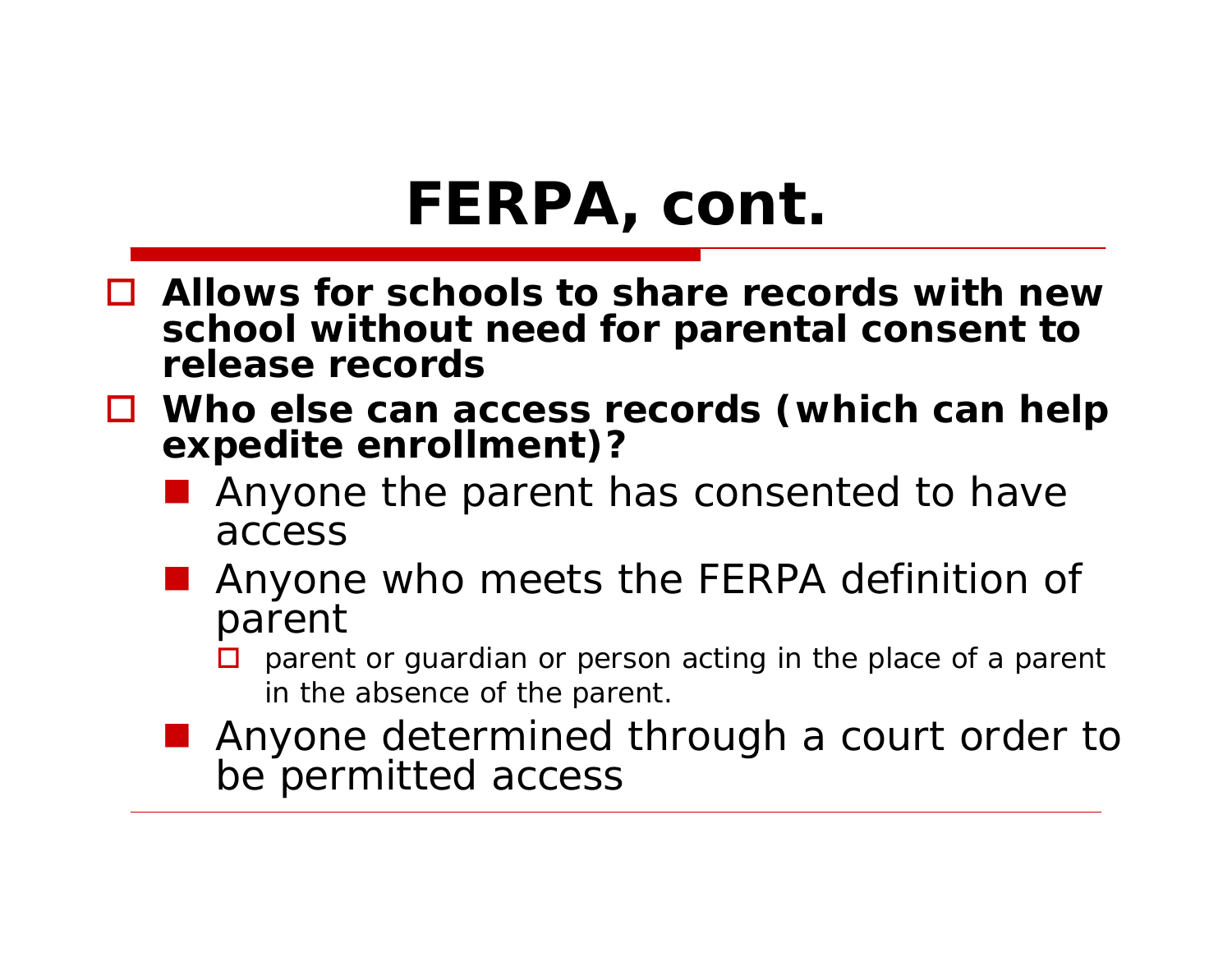

- **Confirm that school stability has been considered and is a priority when making outof-home placement decisions; raise school stability issues in court when needed.**
	- Ensure that child welfare agency has considered and documented "proximity" and "appropriateness" of school in case plan.
	- $\mathbb{R}^3$  Ensure child welfare agency has collaborated with the school to ensure school stability unless not in the child's best interest.
	- $\mathbb{R}^3$  Help identify living placement options that would keep youth in the same school. Seek input of the youth and others.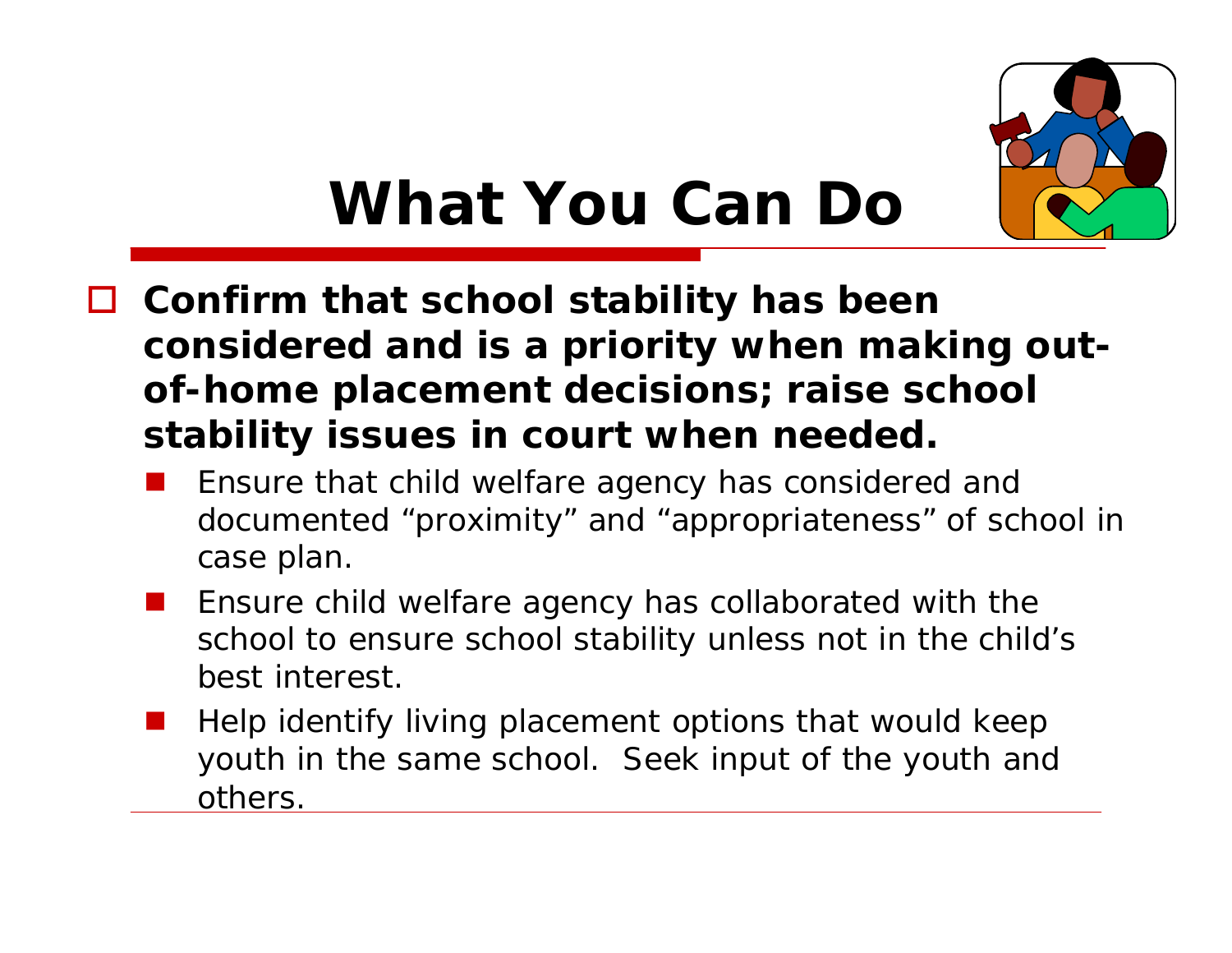

#### **Ensure child receives transportation to school of origin unless not in his best interest.**

- Identify creative solutions to meet transportation needs.
- Remind court of child welfare agency's ability to provide "reasonable transportation" to school of origin.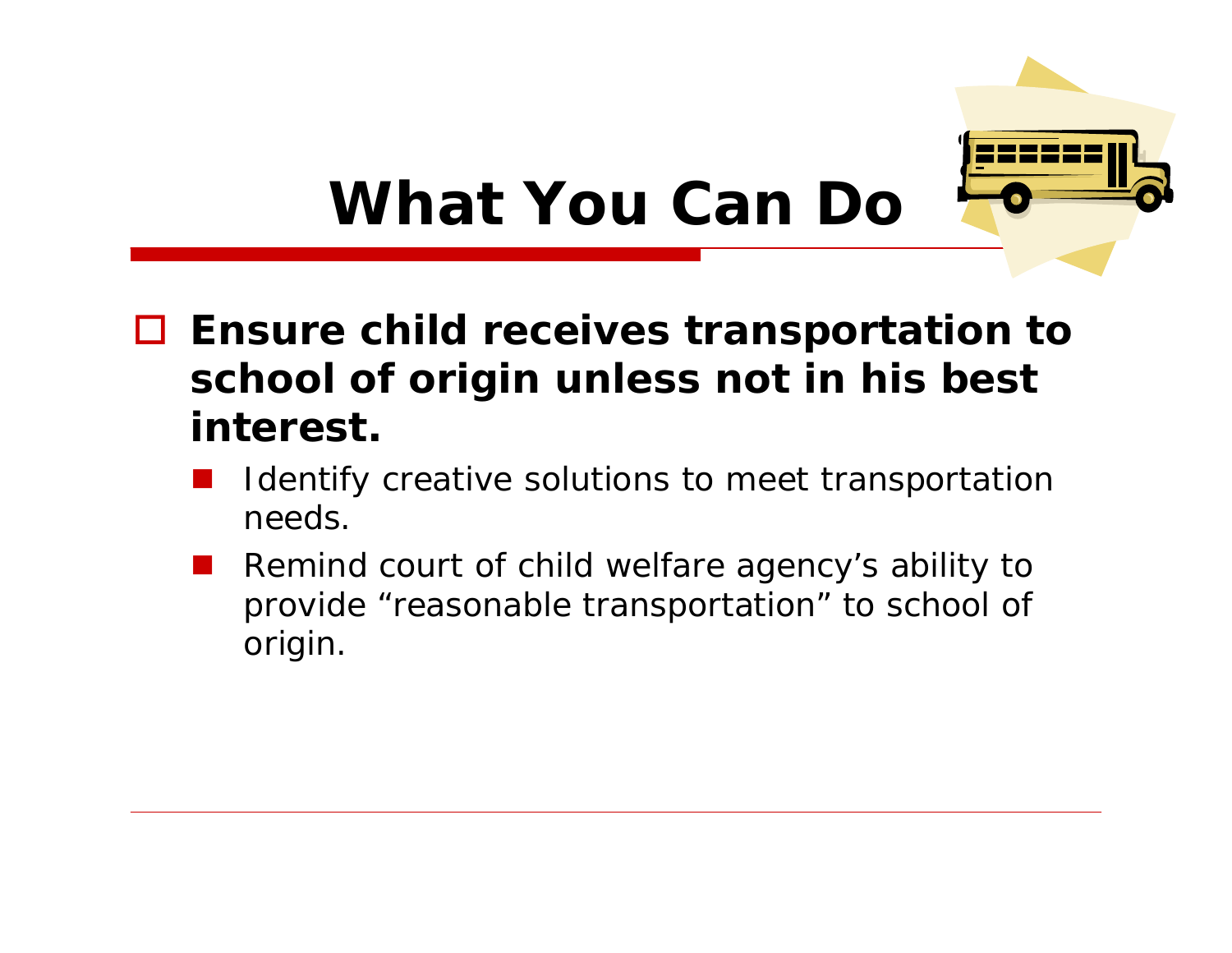- **Understand McKinney-Vento rights and dispute procedures when applicable.**
	- **Land Lorraine Husum Allen, Director, State Homeless** Education Program
		- $\square$  (850) 245-0668 / Lorraine. Allen@fldoe.org.
	- National Center for Homeless Education

#### **www.serve.org/nche**

**Contract**  National Association for the Education of Homless Children and Youth (NAEHCY)

**www.naehcy.org**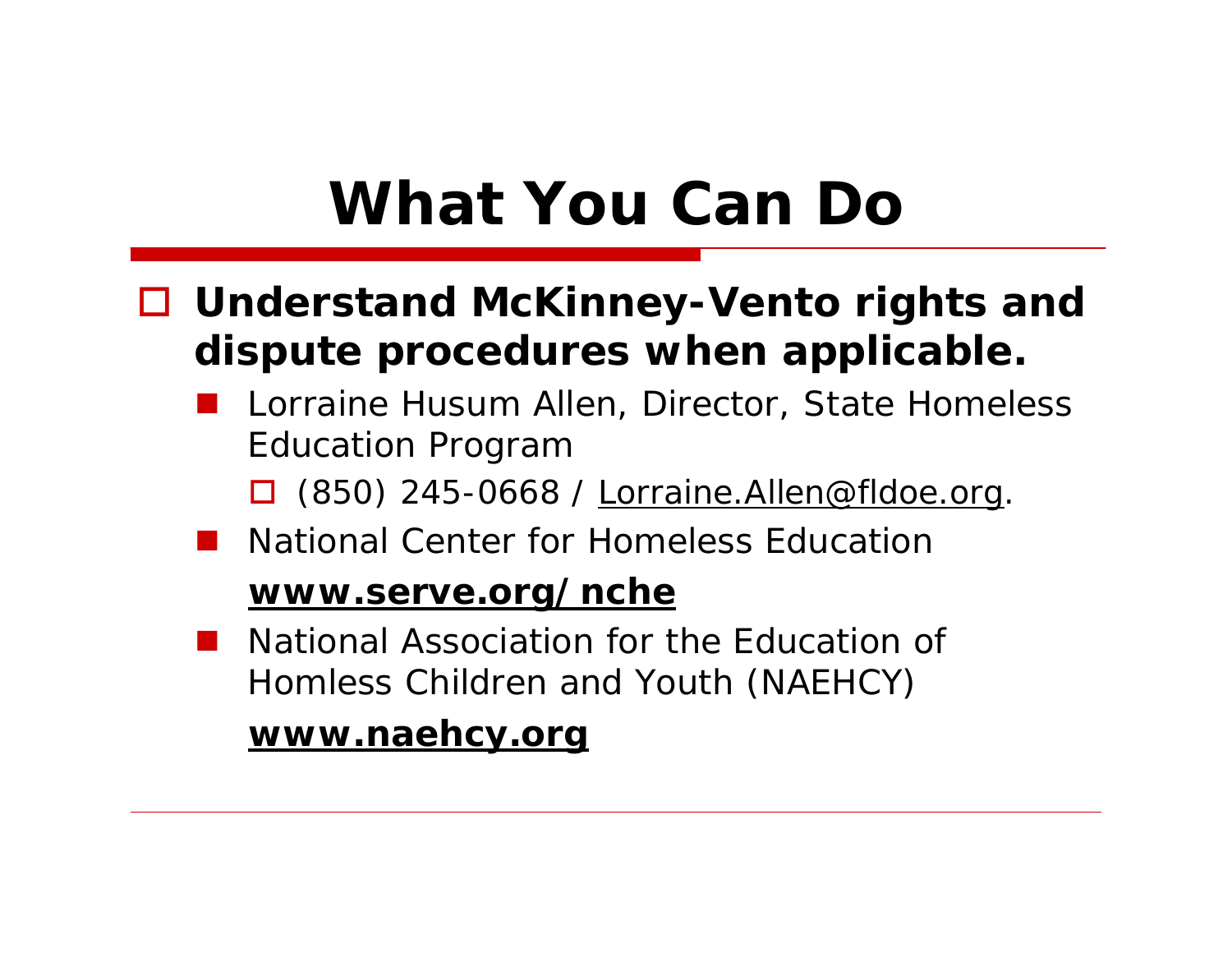

- **Ensure that child is immediately enrolled in a new school, if remaining in the original school is not in the child's best interest.**
	- Ensure child welfare agency has documented in child's case plan their assurance that child will be immediately enrolled, with records transferred.
	- Understand McKinney-Vento or state enrollment procedures; file complaint if necessary.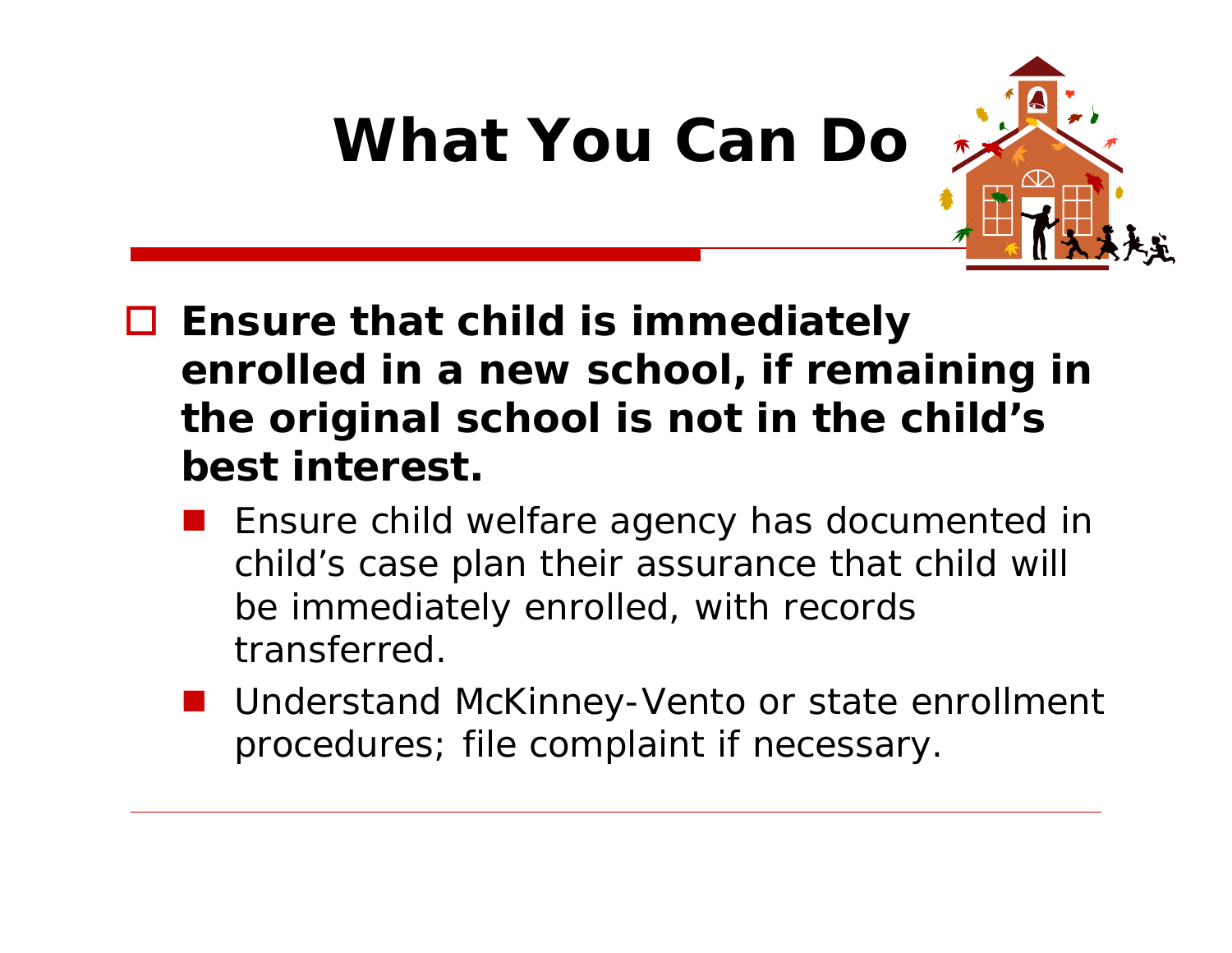#### $\Box$  **Ensure that child's education record is transferred to the new school.**

- Call the prior school if necessary.
- **Service Service**  In the case of a school transfer for a child with an IEP, ensure new school receives the records and implements the IEP appropriately.
- П **Maintain enrollment and educational records (including IEPs) relating to the child in your care. Review the records. Ask questions.**
- П. **Ensure that all earned credits are transferred.**
- П **Review graduation requirements with youth.**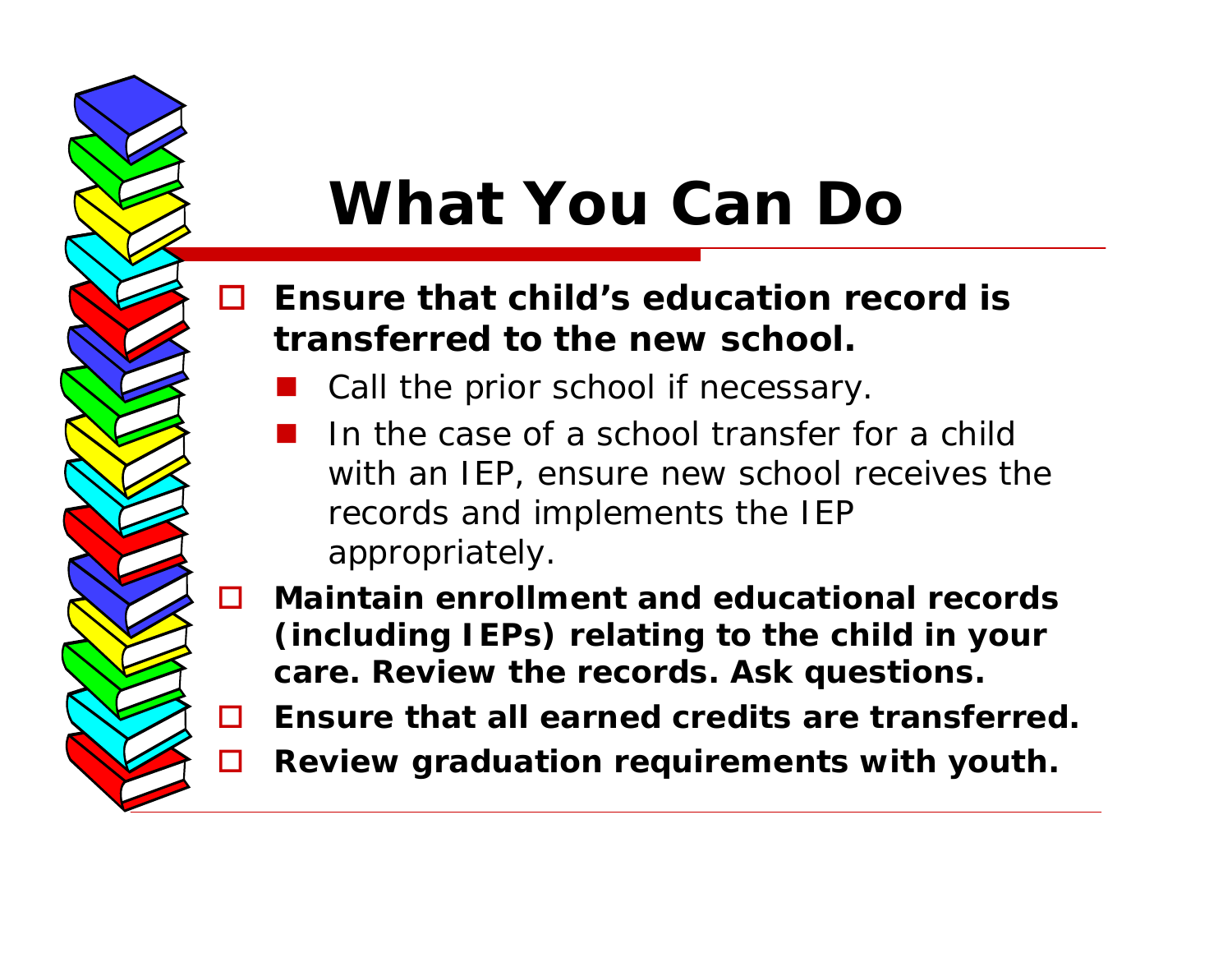## Critical Questions for Court

- **Who holds education decisionmaking rights?**
- **Are complete and up-to-date school records included in the child welfare case file**?
- **Is child attending school? Is preschool age child enrolled in early education program?**
- **Does placement decision impact school? Have efforts been made to keep child in same school?**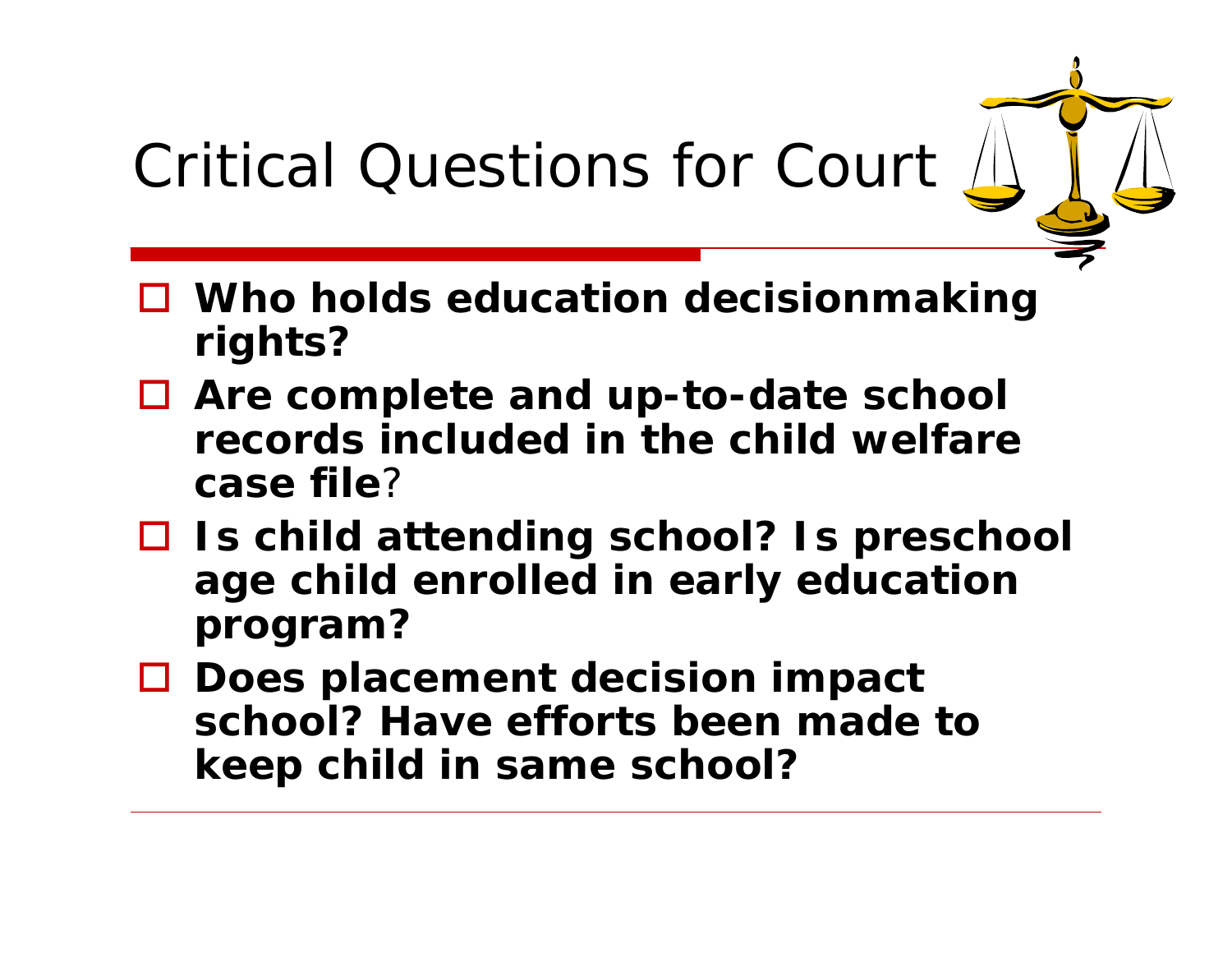## Critical Questions for Court

- **Is child performing at grade level?**
- **Does the child have any physical, emotional, medical, or mental health issues that may require a special education evaluation?**
- **If the child eligible for special education, are services being provided?**
- **For age 0-3, has the child been evaluated to determine if he/she has developmental delays warranting early intervention services**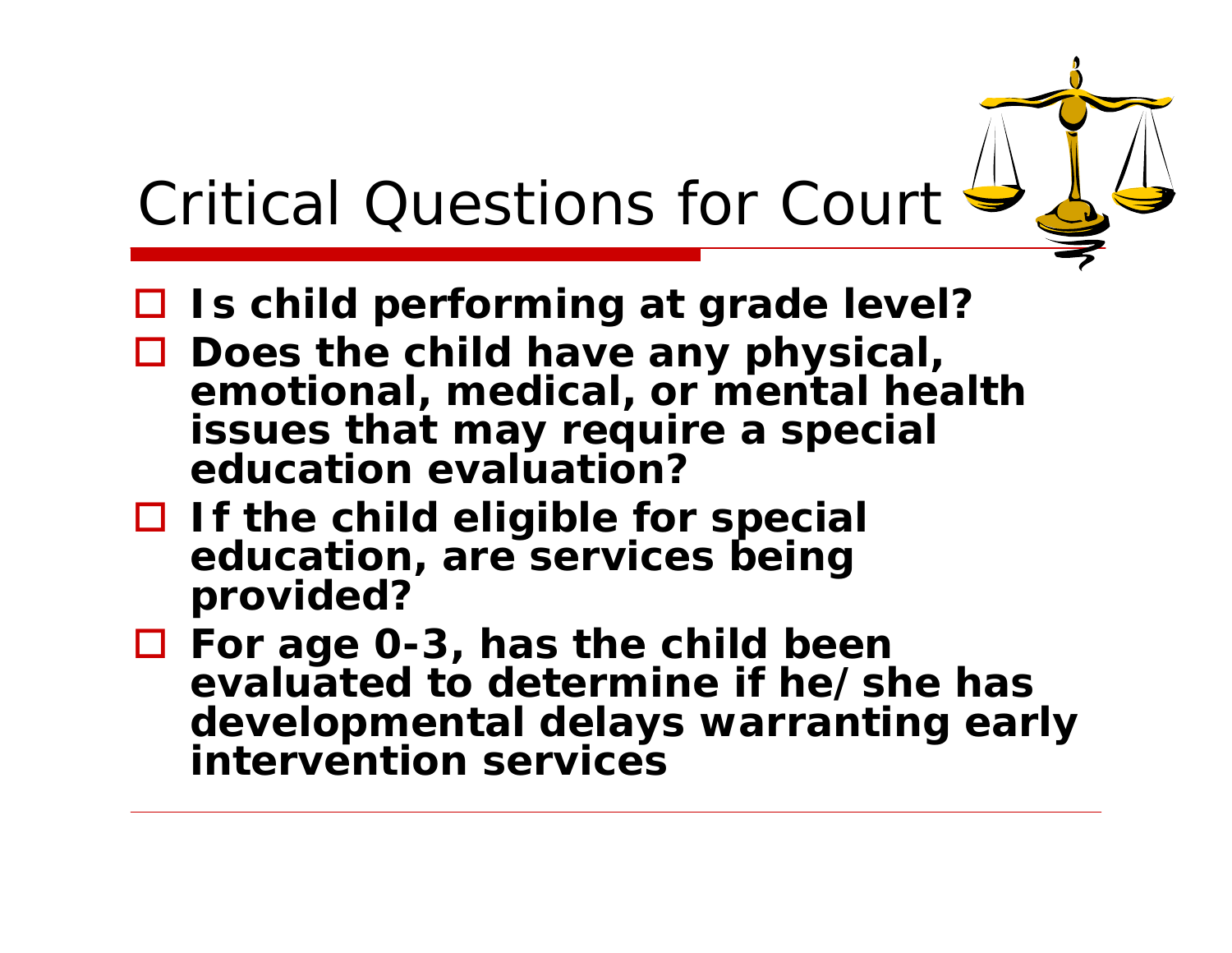### **Additional Legal Center for Foster Care and Education Resources**

 $\Box$ www.abanet/org/child/education/publications

- Data and Information Sharing **(Manual and Tools)**
- Special Education Decisionmaking **Series (includes Attorney Factsheet)**
- **Monthly Questions & Answer Factsheets about critical issues**
- **Fostering Connections Implementation Materials**